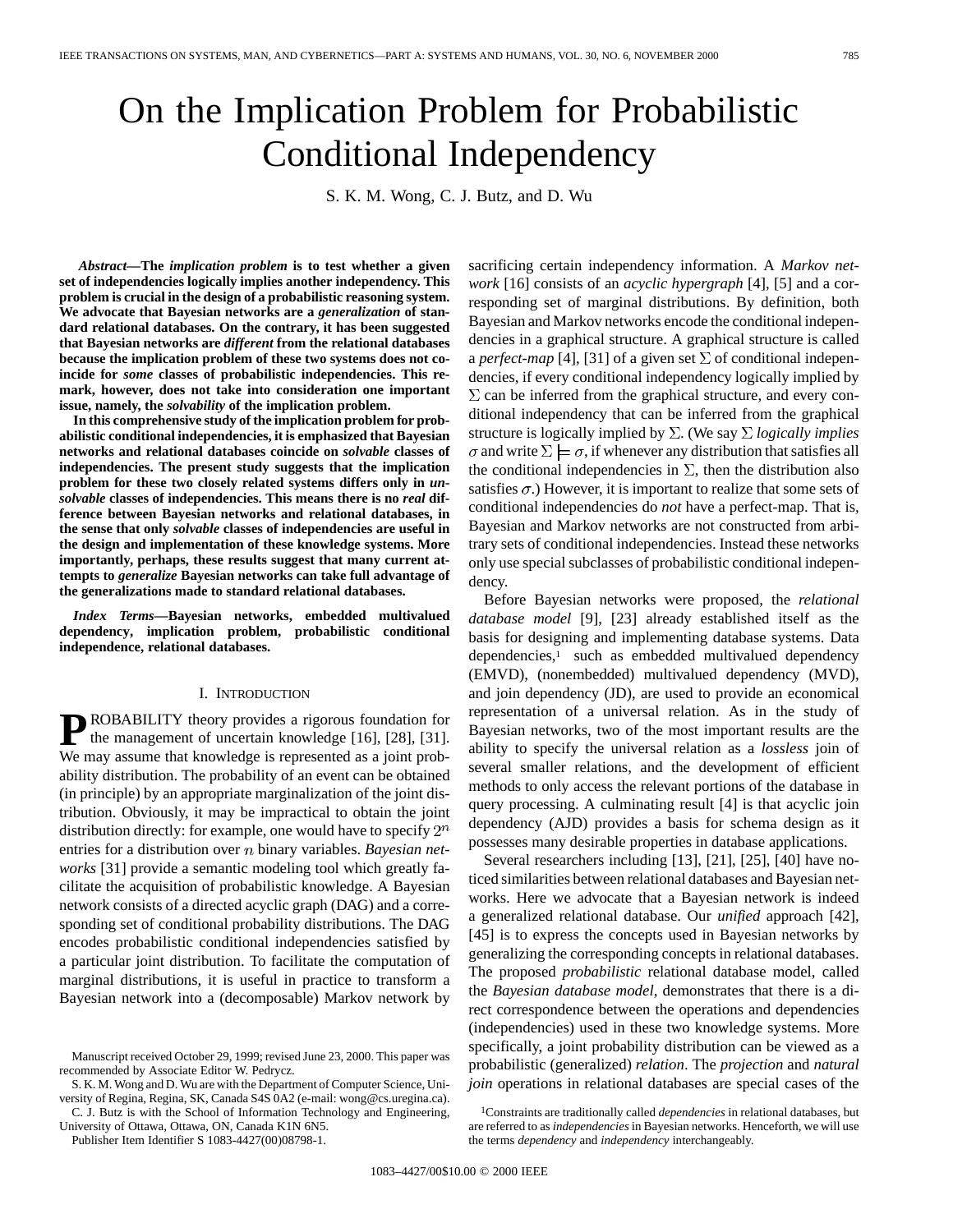*marginalization* and *multiplication* operations. Embedded multivalued dependency (EMVD) in the relational database model is a special case of probabilistic conditional independency in the Bayesian database model. Moreover, a Markov network is in fact a generalization of an acyclic join dependency.

In the design and implementation of probabilistic reasoning or database systems, a *crucial* issue to consider is the *implication problem*. The implication problem has been extensively studied in both relational databases, including [2], [3], [24], [26], [27], and in Bayesian networks [13]–[15], [30], [33], [36]. [37], [41], [46]. The implication problem is to test whether a given input set  $\Sigma$  of independencies logically implies another independency  $\sigma$ . Traditionally, *axiomatization* was studied in an attempt to solve the implication problem for data and probabilistic conditional independencies. In this approach, a finite set of inference axioms are used to generate symbolic proofs for a particular independency in a manner analogous to the proof procedures in mathematical logics.

In this paper, we use our Bayesian database model to present a comprehensive study of the implication problem for probabilistic conditional independencies. In particular, we examine four classes of independencies, namely:

 $(1a)$  BEMVD;

 $(1b)$  Conflict-free BEMVD;

 $(2a)$  BMVD;

 $(2b)$  Conflict-free BMVD.

Class (1a) is the *general* class of probabilistic conditional independencies called Bayesian embedded multivalued dependency (BEMVD) in our unified model. It is important to realize that  $(1b)$ ,  $(2a)$  and  $(2b)$  are *special* subclasses of  $(1a)$ . Subclass  $(2a)$  contains those probabilistic conditional independencies involving *all* variables, called Bayesian (nonembedded) multivalued dependency (BMVD) in our approach. BMVD is also known as *full* probabilistic conditional independency [26], or *fixed context* probabilistic conditional independency [13]. Thus,  $(2a)$  is a subclass of probabilistic conditional independency since  $(1a)$  may include a set containing the mixture of embedded and nonembedded (full) probabilistic conditional independencies, whereas  $(2a)$  can only include sets of nonembedded (full) probabilistic conditional independencies. Nonembedded probabilistic conditional independencies are graphically represented by acyclic hypergraphs, while the mixture of embedded and nonembedded probabilistic conditional independencies are graphically represented by DAGs. However, as already mentioned, there are some sets of probabilistic conditional independencies which do *not* have a perfect-map. Thus, we use the term *conflict-free* for those sets of conditional independencies which do have a perfect-map. Consequently, class  $(2b)$  contains those sets of nonembedded (full) probabilistic conditional independencies which can be *faithfully* represented by a *single* acyclic hypergraph. Similarly, class  $(1b)$  contains those sets of embedded and nonembedded probabilistic conditional independencies which can be *faithfully* represented by a *single* DAG. It is important to realize that is a special subclass of  $(1a)$ , and that  $(2b)$  is a special subclass of  $(2a)$  (and of course  $(1a)$ ). The subclass  $(1b)$  of conflict-free BEMVDs is important since it is used in the construction of Bayesian networks. That is, subclass  $(1b)$  allows a human expert to indirectly specify a joint distribution as a product of conditional probability distributions. The subclass  $(2b)$  of conflict-free BMVDs is also important since it is used in the construction of Markov networks.

Let C denote an arbitrary set of probabilistic *dependencies* (see Footnote 1) belonging to one of the above four classes, and c denote any dependency from the same class. We desire a means to test whether  $C$  logically implies  $c$ , namely

$$
C \models c. \tag{1}
$$

In our approach, for any arbitrary sets  $C$  and  $c$  of *probabilistic* dependencies, there are *corresponding* sets  $C$  and  $c$  of *data* dependencies. More specifically, for each of the above four classes of probabilistic dependencies, there is a corresponding class of data dependencies in the relational database model:

- $(1a)$  EMVD;
- $(1b)$  Conflict-free EMVD;
- $(2a)$  MVD;
- $(2b)$  Conflict-free MVD.

as depicted in Fig. 1. Since we advocate that the Bayesian database model is a *generalization* of the relational database model, an immediate question to answer is:

*Do the implication problems coincide in these two database models?*

That is, we would like to know whether the proposition

$$
\mathbf{C} \models \mathbf{c} \Longleftrightarrow C \models c \tag{2}
$$

holds for the individual pairs  $(1a, 1a)$ ,  $(1b, 1b)$ ,  $(2a, 2a)$ , and  $(2b, 2b)$ . For example, we wish to know whether proposition (2) holds for the pair (BEMVD, EMVD), where  $C$  is a set of BEMVDs,  $\bf{c}$  is any BEMVD, and  $C$  and  $\bf{c}$  are the *corresponding* EMVDs.

We will show that

$$
{\{BMVDs\}} \models \mathbf{c} \Longleftrightarrow {\{MVDs\}} \models c
$$

holds for the pair (BMVD, BMVD). Since (conflict-free BMVD, conflict-free MVD) are special classes of (BMVD, BMVD), respectively, proposition (2) is obviously true for the pair  $(2b, 2b)$ , namely:

 ${CF BMVDs} \models c \Longleftrightarrow {CF MVDs} \models c$ 

where CF stands for *conflict-free*. It can also be shown that

$$
{\{CF\ BEMVDs\}} \models \mathbf{c} \Longleftrightarrow {\{CF\ EMVDs\}} \models c
$$

holds for the pair (conflict-free BEMVD, conflict-free EMVD). However, it is important to note that proposition (2) is *not* true for the pair (BEMVD, EMVD). That is, the implication problem does not coincide for the general classes of probabilistic conditional independency and embedded multivalued dependency. In [37], it was pointed out that there exist cases where

$$
\{BEMVDs\} \models \mathbf{c} \Leftrightarrow \{EMVDs\} \models c,\tag{3}
$$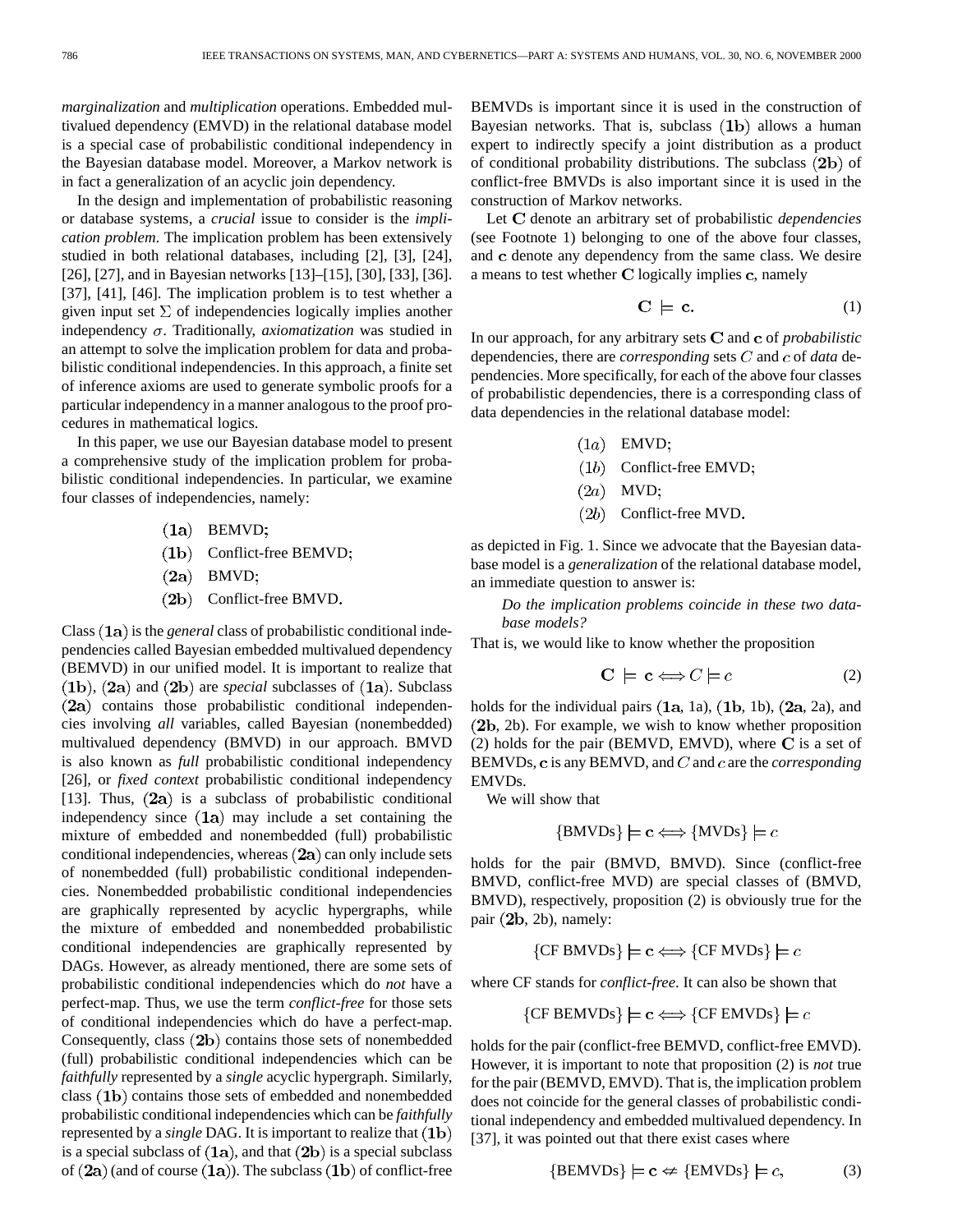

Fig. 1. Four classes of *probabilistic* dependencies (BEMVD, conflict-free BEMVD, BMVD, conflict-free BMVD) traditionally found in the Bayesian database model are depicted on the left. The corresponding class of *data* dependencies (EMVD, conflict-free EMVD, MVD, conflict-free MVD) in the standard relational database model are depicted on the right.

and

$$
\{BEMVDs\} \models \mathbf{c} \nRightarrow \{EMVDs\} \models c. \tag{4}
$$

(A double solid arrow in Fig. 1 represents the fact that proposition (2) holds, while a double dashed arrow indicates that proposition (2) does not hold.) Since the implication problems do not coincide in the pair (BEMVD, EMVD), it was suggested in [37] that Bayesian networks are intrinsically *different* from relational databases. This remark, however, does not take into consideration one important issue, namely, the *solvability* of the implication problem for a particular class of dependencies.

The question naturally arises as to why the implication problem coincides for some classes of dependencies but not for others. One important result in relational databases is that the implication problem for the general class of EMVDs is *unsolvable* [17]. (By solvability, we mean there exists a method which in a finite number of steps can decide whether  $\Sigma \models \sigma$  holds for an arbitrary instance  $(\Sigma, \sigma)$  of the implication problem.) Therefore, the observation in (3) is not too surprising, since EMVD is an *unsolvable* class of dependencies. Furthermore, the implication problem for the BEMVD class of probabilistic conditional independencies is also *unsolvable*. One immediate consequence of this result is the observation in (4). Therefore, the fact that the implication problems in Bayesian networks and relational databases do not coincide is based on *unsolvable* classes of dependencies, as illustrated in Fig. 2. This supports our argument that there is no *real* difference between Bayesian networks and standard relational databases in a practical sense, since only *solvable* classes of dependencies are useful in the design and implementation of both knowledge systems.

This paper is organized as follows. Section II contains background knowledge including the traditional relational database model, our Bayesian database model, and formal definitions of the four classes of probabilistic conditional independencies studied here. In Section III, we introduce the basic notions pertaining to the implication problem. In Section IV, we present an in-depth analysis of the implication problem for the BMVD



Fig. 2. Implication problems coincide on the *solvable* classes of dependencies.

class. In particular, we present the *chase* algorithm as a *nonaxiomatic* method for testing the implication of this special class of *nonembedded* probabilistic conditional independencies. In Section V, we examine the implication problem for *embedded* dependencies. The conclusion is presented in Section VI, in which we emphasize that Bayesian networks are indeed a general form of relational databases.

#### II. BACKGROUND KNOWLEDGE

In this section, we review pertinent notions including acyclic hypergraphs, the standard relational database model, Bayesian networks, and our Bayesian database model.

## *A. Acyclic Hypergraphs*

Acyclic hypergraphs are useful for graphically representing dependencies (independencies). Let  $R = \{A_1, A_2, \dots, A_m\}$  be a finite set of attributes. A *hypergraph*  $\mathcal{R} = \{R_1, R_2, \cdots, R_n\}$ is a family of subsets  $R_i \subseteq R$ , namely,  $\mathcal{R} \subseteq 2^R$ . We say that has the *running intersection property*, if there is a hypertree construction ordering  $R_1, R_2, \dots, R_n$  of  $R$  such that there exists a branching function  $b(i) < i$  such that  $R_i \cap (R_1 \cup$  $R_2 \cup \cdots \cup R_{i-1} \subseteq R_{b(i)}$ , for  $i = 2, 3, \cdots, n$ . We call  $\mathcal R$  an *acyclic hypergraph*, if and only if  $R$  has the running intersection property [4]. Given an ordering  $R_1, R_2, \cdots, R_n$  for an acyclic hypergraph  $R$  and a branching function  $b(i)$  for this ordering, the set  $\mathcal J$  of *J-keys* for  $\mathcal R$  is defined as

$$
\mathcal{J} = \{ R_2 \cap R_{b(2)}, R_3 \cap R_{b(3)}, \cdots, R_n \cap R_{b(n)} \}.
$$
 (5)

These J-keys are in fact independent of a particular hypertree construction ordering, that is, an acyclic hypergraph has a unique set of J-keys.

*Example 1:* Let  $R = \{A_1, A_2, A_3, A_4, A_5, A_6\}$  and  $R = \{R_1 = \{A_1, A_2, A_3\}, R_2 = \{A_2, A_3, A_4\},$  $R_3 = \{A_2, A_3, A_5\}, R_4 = \{A_5, A_6\}$  define the hypergraph in Fig. 3. It can be easily verified that  $R_1, R_2, R_3, R_4$  is a hypertree construction ordering for  $\mathcal R$ 

$$
R_2 \cap R_1 = \{A_2, A_3\} \subseteq R_1; b(2) = 1,
$$
  
\n
$$
R_3 \cap (R_1 \cup R_2) = \{A_2, A_3\} \subseteq R_1; b(3) = 1,
$$
  
\n
$$
R_4 \cap (R_1 \cup R_2 \cup R_3) = \{A_5\} \subseteq R_3; b(4) = 3.
$$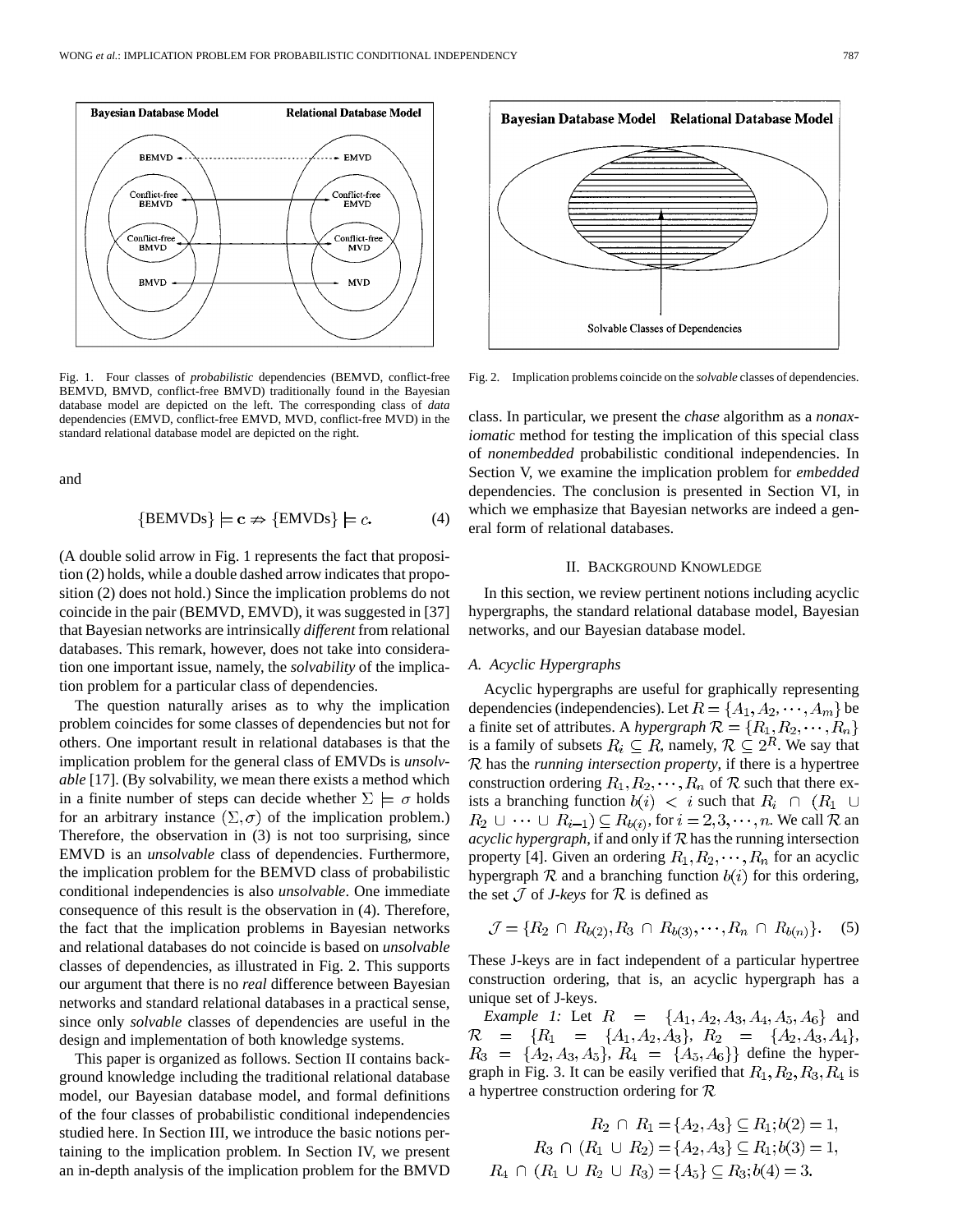Thus,  $\mathcal R$  is an acyclic hypergraph. The set  $\mathcal J$  of J-keys for this acyclic hypergraph  $\mathcal R$  is

$$
\mathcal{J} = \{R_2 \cap R_1, R_3 \cap R_1, R_4 \cap R_3\} = \{\{A_2, A_3\}, \{A_5\}\}.
$$

In the probabilistic reasoning literature, the graphical structure of a (decomposable) Markov network [16], [31] is specified with a *jointree*. However, it is important to realize that saying that  $\mathcal R$  is an acyclic hypergraph is the same as saying that  $\mathcal R$  has a jointree [4]. (In fact, a given acyclic hypergraph may have a number of jointrees.)

#### *B. Relational Databases*

To clarify the notations, we give a brief review of the standard relational database model [23]. The relational concepts presented here are generalized in Section II-D to express the probabilistic network concepts in Section II-C.

A *relation scheme*  $R = \{A_1, A_2, \dots, A_m\}$  is a finite set of *attributes* (attribute names). Corresponding to each attribute  $A_i$ is a nonempty finite set  $D_{A_i}$ ,  $1 \leq i \leq m$ , called the *domain* of  $A_i$ . Let  $D = D_{A_1} \cup D_{A_2} \cdots \cup D_{A_m}$ . A *relation* r on the relation scheme R, written  $r(R)$ , is a finite set of mappings  $\{t_1, t_2, \dots, t_s\}$  from R to D with the restriction that for each mapping  $t \in r$ ,  $t(A_i)$  must be in  $D_{A_i}$ ,  $1 \le i \le m$ , where  $t(A_i)$ denotes the value obtained by restricting the mapping to  $A_i$ . An example of a relation r on  $R = \{A_1, A_2, \dots, A_m\}$  in general is shown in Fig. 4. The mappings are called *tuples* and  $t(A)$  is called the A-value of t. We use  $t(X)$  in the obvious way and call it the X-value of the tuple t, where  $X \subseteq R$  is an arbitrary set of attributes.

Mappings are used in our exposition to avoid any explicit ordering of the attributes in the relation scheme. To simplify the notation, however, we will henceforth denote relations by writing the attributes in a certain order and the tuples as lists of values in the same order. The following conventions will be adopted. Uppercase letters  $A, B, C$  from the beginning of the alphabet will be used to denote attributes. A relation scheme  $R = \{A_1, A_2, \cdots, A_m\}$  is written as simply  $A_1 A_2 \cdots A_m$ . A relation r on scheme R is denoted by either  $r(R)$  or  $r(A_1A_2\cdots A_m)$ . The singleton set  $\{A\}$  is written as A and the concatenation  $XY$  is used to denote set union  $X \cup Y$ . For example, a relation  $r(R)$  on  $R = ABCD$  is shown at the top of Fig. 5, where the domain of each attribute in R is  $\{0, 1\}$ .

Let  $r$  be a relation on  $R$  and  $X$  a subset of  $R$ . The *projection of r onto* X, written  $\pi_X(r)$ , is defined as

$$
\pi_X(r) = \{t(X)|t \in r\}.\tag{6}
$$

The *natural join* of two relations  $r_1(X)$  and  $r_2(Y)$ , written  $r_1(X) \bowtie r_2(Y)$ , is defined as

$$
r_1(X) \bowtie r_2(Y)
$$
  
= { $t(XY)$ | $t(X) \in r_1(X)$  and  $t(Y) \in r_2(Y)$ }. (7)

Let X, Y, Z be subsets of R such that  $(Y \cap Z) \subseteq X$ . We say relation  $r(R)$  satisfies the embedded multivalued dependency (EMVD)  $X \rightarrow Y|Z$  in the context XYZ, if the projection  $\pi_{XYZ}(r)$  of  $r(R)$  satisfies the condition

$$
\begin{array}{c|c}\n & R_3 \\
 & A_4 \\
 & A_5 \\
 & A_6\n\end{array}\n\qquad\n\begin{array}{c|c}\n & R_1 \\
 & A_1 \\
 & A_2 \\
 & A_4 \\
 & A_5\n\end{array}\n\qquad\n\begin{array}{c|c}\n & R_1 \\
 & A_2 \\
 & A_6 \\
 & A_7 \\
 & A_8 \\
 & A_9 \\
 & A_1 \\
 & A_2 \\
 & A_3 \\
 & A_4 \\
 & A_5 \\
 & A_6 \\
 & A_7 \\
 & A_8 \\
 & A_9 \\
 & A_1 \\
 & A_2 \\
 & A_3 \\
 & A_4 \\
 & A_5 \\
 & A_6 \\
 & A_7 \\
 & A_8 \\
 & A_9 \\
 & A_1 \\
 & A_2 \\
 & A_3 \\
 & A_4 \\
 & A_5 \\
 & A_6 \\
 & A_7 \\
 & A_8 \\
 & A_9 \\
 & A_1 \\
 & A_2 \\
 & A_3 \\
 & A_4 \\
 & A_5 \\
 & A_6 \\
 & A_7 \\
 & A_8 \\
 & A_9 \\
 & A_1 \\
 & A_2 \\
 & A_1 \\
 & A_2 \\
 & A_3 \\
 & A_4 \\
 & A_5 \\
 & A_6 \\
 & A_7 \\
 & A_8 \\
 & A_9 \\
 & A_1 \\
 & A_2 \\
 & A_1 \\
 & A_2 \\
 & A_3 \\
 & A_4 \\
 & A_5 \\
 & A_6 \\
 & A_7 \\
 & A_8 \\
 & A_9 \\
 & A_1 \\
 & A_2 \\
 & A_1 \\
 & A_2 \\
 & A_3 \\
 & A_4 \\
 & A_5 \\
 & A_6 \\
 & A_7 \\
 & A_8 \\
 & A_9 \\
 & A_1 \\
 & A_2 \\
 & A_1 \\
 & A_2 \\
 & A_1 \\
 & A_2 \\
 & A_2 \\
 & A_3 \\
 & A_4 \\
 & A_5 \\
 & A_6 \\
 & A_7 \\
 & A_8 \\
 & A_9 \\
 & A_1 \\
 & A_2 \\
 & A_1 \\
 & A_2 \\
 & A_3 \\
 & A_4 \\
 & A_5 \\
 & A_6 \\
 & A_7 \\
 & A_8 \\
 & A_9 \\
 & A_0 \\
 & A_1 \\
 & A_1 \\
 & A_2 \\
 & A_3 \\
 & A_4 \\
 & A_5 \\
 & A_6 \\
 & A_7 \\
 & A_8 \\
 & A_9 \\
 & A_0 \\
 & A_1 \\
 & A_1 \\
 & A_2 \\
 & A_3 \\
 & A_4 \\
 & A_5 \\
 & A_6 \\
 & A_7 \\
 & A_8 \\
 & A_9 \\
 & A_0 \\
 & A_1 \\
 & A_1 \\
 & A_2 \\
 & A_3 \\
 & A_4 \\
 & A_1 \\
 & A_2 \\
 & A_3 \\
 & A_4 \\
 & A_5 \\
$$

Fig. 3. Graphical representation of the acyclic hypergraph  $\mathcal R$  ${R_1, R_2, R_3, R_4}.$ 

|                           |            | Ao         | $A_m$      |
|---------------------------|------------|------------|------------|
|                           | $t_1(A_1)$ | $t_1(A_2)$ | $t_1(A_m)$ |
| r(R)<br>$\qquad \qquad =$ | $t_2(A_1)$ | $t_2(A_2)$ | $t_2(A_m)$ |
|                           |            |            |            |
|                           | $t_s(A_1)$ | $t_s(A_2)$ | $t_s(A_m)$ |

Fig. 4. Relation r on the scheme  $R = \{A_1, A_2, \dots, A_m\}.$ 

$$
\pi_{ABC}(r) = \begin{array}{|cc|cc|} \hline A & B & C & D \\ \hline 0 & 0 & 0 & 0 \\ 0 & 0 & 0 & 1 \\ 0 & 0 & 1 & 1 \\ 1 & 0 & 0 & 0 \\ 1 & 1 & 1 & 1 \\ 1 & 0 & 1 & 0 \\ 1 & 1 & 0 & 0 \\ 0 & 0 & 1 & 0 \\ 1 & 0 & 0 & 1 \\ 1 & 0 & 1 & 1 \\ 1 & 1 & 1 & 1 \\ \hline \end{array}
$$

Fig. 5. Relation  $r(ABCD)$  satisfies the EMVD  $B \rightarrow A|C$ , since  $\pi_{ABC}(r) = \pi_{AB}(r) \bowtie \pi_{BC}(r).$ 

*Example 2:* Relation  $r(ABCD)$  at the top of Fig. 5 satisfies the EMVD  $B \rightarrow A/C$ , since  $\pi_{ABC}(r) = \pi_{AB}(r) \bowtie$  $\pi_{BC}(r)$ .

In the special case when  $XYZ = R$ , we call  $X \rightarrow Y|Z$ *(nonembedded) multivalued dependency* (MVD), or *full* MVD. It is therefore clear that MVD is a *special case* of the more general EMVD class, as shown in Fig. 1. We write the MVD  $X \longrightarrow Y|Z$  as  $X \longrightarrow Y$  since the context is understood. MVD can be equivalently defined as follows. Let  $R$  be a relation scheme, X and Y be subsets of R, and  $Z = R - XY$ . A relation  $r(R)$  satisfies the *multivalued dependency* (MVD)  $X \rightarrow Y$ if, for any two tuples  $t_1$  and  $t_2$  in r with  $t_1(X) = t_2(X)$ , there exists a tuple  $t_3$  in r with

$$
t_3(XY) = t_1(XY)
$$
 and  $t_3(Z) = t_2(Z)$ . (8)

It is not necessary to assume that  $X$  and  $Y$  are disjoint since

$$
\pi_{XYZ}(r) = \pi_{XY}(r) \bowtie \pi_{XZ}(r).
$$

$$
X \to Y \Longleftrightarrow X \to Y - X.
$$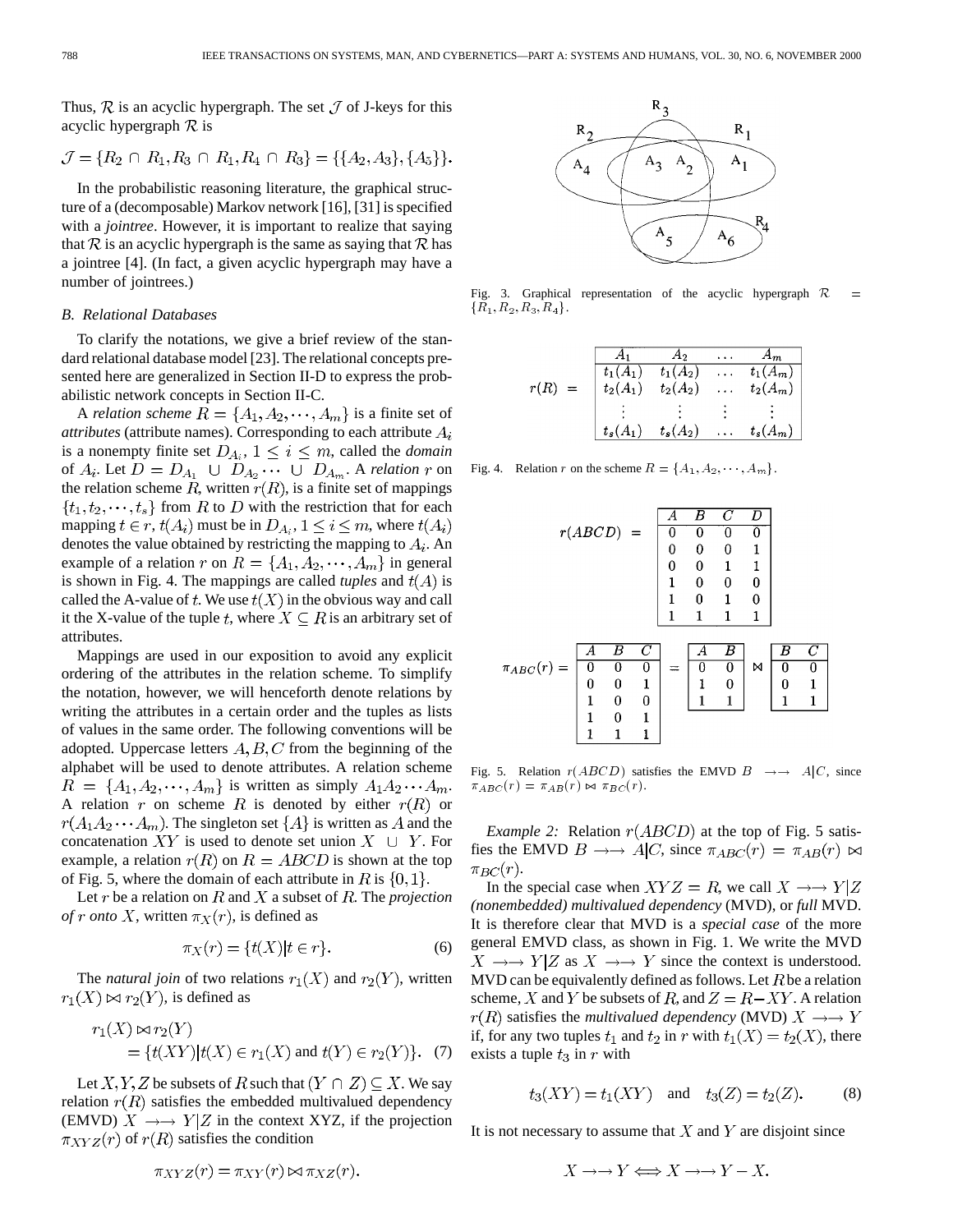The MVD  $X \rightarrow Y$  is a *necessary* and *sufficient* condition for  $r(R)$  to be losslessly decomposed, namely

$$
r(R) = \pi_{XY}(r) \bowtie \pi_{XZ}(r).
$$
 (9)

As indicated in Fig. 1, there is subclass of (nonembedded) MVDs called *conflict-free* MVD. Unlike arbitrary sets of MVDs, conflict-free MVDs can be *faithfully* represented by a *unique* acyclic hypergraph. In these situations, the acyclic hypergraph is called a *perfect-map* [4]. That is, every MVD logically implied by the conflict-free set can be inferred from the acyclic hypergraph, and every MVD inferred from the acyclic hypergraph is logically implied by the conflict-free set. The next example illustrates the notion of a *perfect-map*.

*Example 3:* Consider the following set C of MVDs on  $R =$  $A_1A_2A_3A_4A_5A_6$ :

$$
C = \{A_2A_3 \to A_1, A_2A_3 \to A_4, A_2A_3 \to A_5A_6, A_5 \to A_1A_2A_3A_4, A_5 \to A_6, A_2A_3A_5 \to A_1\}.
$$
  
(10)

This set of MVDs can be *faithfully* represented by the acyclic hypergraph  $\mathcal R$  in Fig. 3. According to the separation method for inferring MVDs from an acyclic hypergraph, every MVD in C can be inferred from  $\mathcal R$ . Obviously, every MVD logically implied by  $C$  can then be inferred from  $R$ , and every MVD inferred from  $\mathcal R$  is logically implied by C. Thus, the acyclic hypergraph  $\mathcal R$  in Fig. 3 is a *perfect-map* of the set  $C$  of MVDs in (10).

Note that the set  $C$  of MVDs in (10) is *conflict-free*. It is important to realize that there are some sets of MVDs which cannot be faithfully represented by a single acyclic hypergraph.

*Example 4:* Consider the following set C of MVDs on  $R =$  $A_1A_2A_3$ :

$$
C = \{A_1 \to A_2, A_3 \to A_2\}.
$$
 (11)

There is no *single* acyclic hypergraph that can simultaneously encode both MVDs in  $C$ . For example, consider the acyclic hypergraph  $R = \{R_1 = A_1A_2, R_2 = A_1A_3\}$ . The MVD  $A_1 \rightarrow A_2$  in C can be inferred from R using the method of separation. However, the MVD  $A_3 \rightarrow A_2$  cannot be inferred from  $R$  using separation. On the other hand, the acyclic hypergraph  $\mathcal{R}' = \{R'_1 = A_2A_3, R'_2 = A_1A_3\}$ , represents the MVD  $A_3 \rightarrow A_2$  but not  $A_1 \rightarrow A_2$ .

Example 4 indicates that the class of *conflict-free* MVDs is a subclass of the MVD class. For example,  $C$  in (11) is a member of the MVD class, but is not a member of the conflict-free MVD class.

## *C. Bayesian Networks*

Before we introduce our Bayesian database model, let us first review some basic notions in Bayesian networks [31].

Let  $R = \{A_1, A_2, \dots, A_m\}$  denote a finite set of discrete variables (attributes). Each variable  $A_i$  is associated with a finite domain  $D_{A_i}$ . Let D be the Cartesian product of the domains  $D_{A_i}$ ,  $1 \leq i \leq m$ . A joint probability distribution [16], [28], [31] on D is a function p on D, p:  $D \rightarrow [0, 1]$ . That is, this function p assigns to each tuple  $t \equiv \langle t(A_1), t(A_2), \cdots, t(A_m) \rangle \in D$ a real number  $0 \leq p(t) \leq 1$  and p is normalized, namely,  $\Sigma_{t\in D}$   $p(t) = 1$ . For convenience, we write a joint probability distribution p as  $p(A_1, A_2, \dots, A_m)$  over the set R of variables. In particular, we use  $p(a_1, a_2, \dots, a_m)$  to denote a particular value of  $p(t) = p(\langle t(A_1), t(A_2), \cdots, t(A_m) \rangle)$ . That is,  $p(a_1, a_2, \dots, a_m)$  denotes the probability value  $p(\langle t(A_1), t(A_2), \cdots, t(A_m) \rangle)$  of the function p for a particular *instantiation* of the variables  $A_1, A_2, \dots, A_m$ . In general, a *potential* [16] is a function q on D such that  $q(t)$  is a nonnegative real number and  $\Sigma_{t\in D}$   $q(t)$  is positive, i.e., at least one  $q(t) > 0.$ 

We now introduce the fundamental notion of *probabilistic conditional independency*. Let  $X, Y$  and  $Z$  be disjoint subsets of variables in  $R$ . Let  $x$ ,  $y$ , and  $z$  denote arbitrary values of  $X, Y$  and  $Z$ , respectively. We say Y and  $Z$  are *conditionally independent* given  $X$  under the joint probability distribution  $p$ , denoted  $I_p(Y, X, Z)$ , if

$$
p(y|xz) = p(y|x) \tag{12}
$$

whenever  $p(xz) > 0$ . This conditional independency  $I_p(Y, X, Z)$  can be equivalently written as

$$
p(yxz) = \frac{p(yx) \cdot p(xz)}{p(x)}.
$$
 (13)

We write  $I_p(Y, X, Z)$  as  $I(Y, X, Z)$  if the joint probability distribution  $p$  is understood.

By the chain rule, a joint probability distribution  $p(A_1, A_2, \dots, A_m)$  can always be written as

$$
p(A_1, A_2, \cdots, A_m) = p(A_1) \cdot p(A_2|A_1) \cdot p(A_3|A_1, A_2) \cdots
$$

$$
\cdot p(A_m|A_1, A_2, \cdots, A_{m-1}).
$$

The above equation is an *identity*. However, one can use conditional independencies that hold in the problem domain to obtain a simpler representation of a joint distribution.

*Example 5:* Consider a joint probability distribution  $p(A_1, A_2, A_3, A_4, A_5, A_6)$  which satisfies the set C of probabilistic conditional independencies

$$
\mathbf{C} = \{ I(A_1, \emptyset, \emptyset), I(A_2, A_1, \emptyset), I(A_3, A_1, A_2) I(A_4, A_2A_3, A_1), I(A_5, A_2A_3, A_1A_4) I(A_6, A_5, A_1A_2A_3A_4) \}.
$$
 (14)

Equivalently, we have

$$
p(A_1) = p(A_1)
$$
  
\n
$$
p(A_2|A_1) = p(A_2|A_1)
$$
  
\n
$$
p(A_3|A_1, A_2) = p(A_3|A_1)
$$
  
\n
$$
p(A_4|A_1, A_2, A_3) = p(A_4|A_2, A_3)
$$
  
\n
$$
p(A_5|A_1, A_2, A_3, A_4) = p(A_5|A_2, A_3)
$$
  
\n
$$
p(A_6|A_1, A_2, A_3, A_4, A_5) = p(A_6|A_5).
$$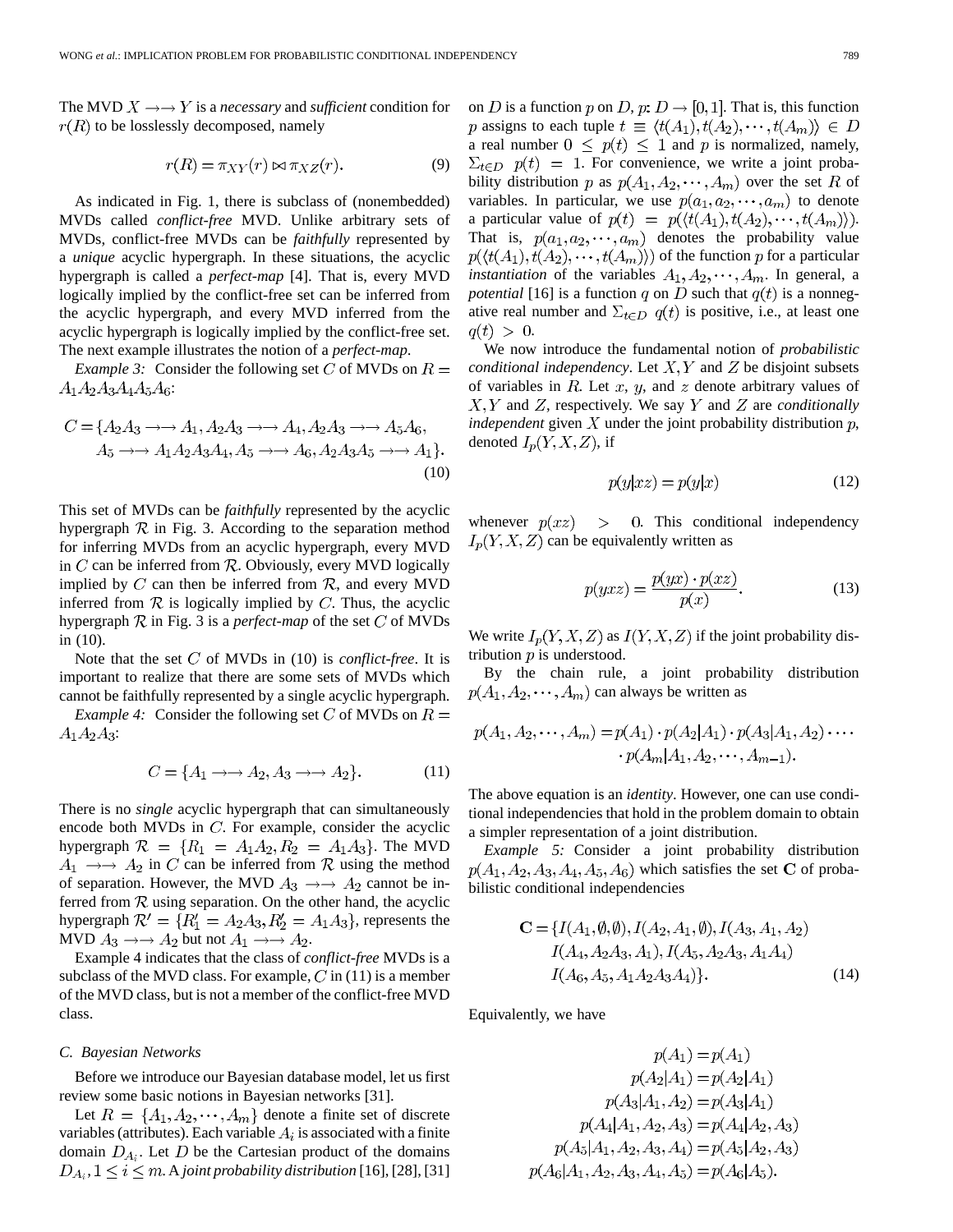

Fig. 6. DAG representing all of the probabilistic conditional independencies satisfied by the joint distribution defined by (15).

Utilizing the conditional independencies in  $C$ , the joint distribution  $p(A_1, A_2, A_3, A_4, A_5, A_6)$  can be expressed in a simpler form

$$
p(A_1, A_2, A_3, A_4, A_5, A_6)
$$
  
=  $p(A_1) \cdot p(A_2|A_1) \cdot p(A_3|A_1) \cdot p(A_4|A_2, A_3)$   
 $\cdot p(A_5|A_2, A_3) \cdot p(A_6|A_5).$  (15)

We can represent all of the probabilistic conditional independencies satisfied by this joint distribution by the DAG shown in Fig. 6. This DAG together with the conditional probability distributions  $p(A_1)$ ,  $p(A_2|A_1)$ ,  $p(A_3|A_1)$ ,  $p(A_4|A_2, A_3)$ ,  $p(A_5|A_2, A_3)$ , and  $p(A_6|A_5)$ , define a *Bayesian network* [31].

Example 5 demonstrates that Bayesian networks provide a convenient semantic modeling tool which greatly facilitates the *acquisition* of probabilistic knowledge. That is, a human expert can indirectly specify a joint distribution by specifying probability conditional independencies and the corresponding conditional probability distributions.

To facilitate the computation of marginal distributions, it is useful to transform a Bayesian network into a (decomposable) Markov network. A *Markov network* [16] consists of an acyclic hypergraph and a corresponding set of marginal distributions. The DAG of a given Bayesian network can be converted by the *moralization* and *triangulation* procedures [16], [31] into an acyclic hypergraph. (An acyclic hypergraph in fact represents a chordal undirected graph. Each maximal clique in the graph corresponds to a hyperedge in the acyclic hypergraph [4].) For example, the DAG in Fig. 6 can be transformed into the acyclic hypergraph depicted in Fig. 3. *Local computation* procedures [45] can be applied to transform the conditional probability distributions into marginal distributions defined over the acyclic hypergraph. The joint probability distribution in (15) can be rewritten, in terms of marginal distributions over the acyclic hypergraph in Fig. 3, as (16), shown at the bottom of the page. The Markov network representation of probabilistic knowledge in (16) is typically used for inference in many practical applications.

#### *D. A Bayesian Database Model*

Here we review our Bayesian database model [42], [45] which serves as a unified approach for both Bayesian networks and relational databases.

A potential  $q(R)$  can be represented as a *probabilistic* relation  $r(R, A_q)$ , where the column labeled by  $A_q$  stores the probability value. The relation  $r(A_1, A_2, \dots, A_m, A_q)$  representing a potential  $q(A_1, A_2, \dots, A_m)$  contains tuples of the form  $\mathbf{t} = \langle t, q(t) \rangle$ , as shown in Fig. 7. Let  $r(R)$  be the standard database relation representing the tuples with *positive* probability, namely

$$
r(R) = \{t(R)|q(t) > 0\}.
$$

The probabilistic relation  $r(R, A_q)$  representing the potential  $q(R)$  is defined as

$$
\mathbf{r}(R, A_q) = \{ \mathbf{t}(R, A_q) | \mathbf{t}(R) = t(R) \in r(R)
$$

and

$$
\mathbf{t}(A_q) = q(t).
$$

For convenience we will write  $r(R, A_q)$  as  $r(R)$  and say relation  $\bf{r}$  is on  $R$  with the attribute  $A_q$  understood by context. That is, relations denoted by boldface represent probability distributions. For example, a potential  $q(A_1A_2A_3)$  is shown at the top of Fig. 8. The traditional relation  $r(A_1A_2A_3)$  and the probabilistic relation  $r(A_1A_2A_3)$  corresponding to  $q(A_1A_2A_3)$  are shown at the bottom of Fig. 8.

Let  $r(R)$  be a relation and X be a subset of R. In our notation, the *marginalization of* **r** *onto* X, written  $\tau_X(\mathbf{r})$ , is defined as

$$
\tau_X(\mathbf{r}) = \begin{cases} \mathbf{t}(XA_{q(X)})|\mathbf{t}(X) \in \pi_X(\mathbf{r}) \\ \end{cases}
$$

and

$$
\mathbf{t}(A_{q(X)}) = \sum_{\substack{\mathbf{t}' \in \mathbf{r},\\ \mathbf{t}'(X) = \mathbf{t}(X)}} \mathbf{t}'(A_q) \Bigg\}.
$$
 (17)

The relation  $\tau_X(\mathbf{r})$  represents the usual *marginal distribution*  $q(X)$  of  $q(R)$  onto X. By definition of  $r(R)$ ,  $\tau_X(r)$  does not contain any tuples with zero probability.

*Example 6:* Given the relation  $r(A_1A_2A_3)$  at the top of Fig. 9, the marginalization of **r** onto  $A_1A_2$  is the relation  $\tau_{A_1A_2}(\mathbf{r})$  shown at the bottom.

$$
p(A_1, A_2, A_3, A_4, A_5, A_6) = \frac{p(A_1, A_2, A_3) \cdot p(A_2, A_3, A_4) \cdot p(A_2, A_3, A_5) \cdot p(A_5, A_6)}{p(A_2, A_3) \cdot p(A_2, A_3) \cdot p(A_5)}.
$$
(16)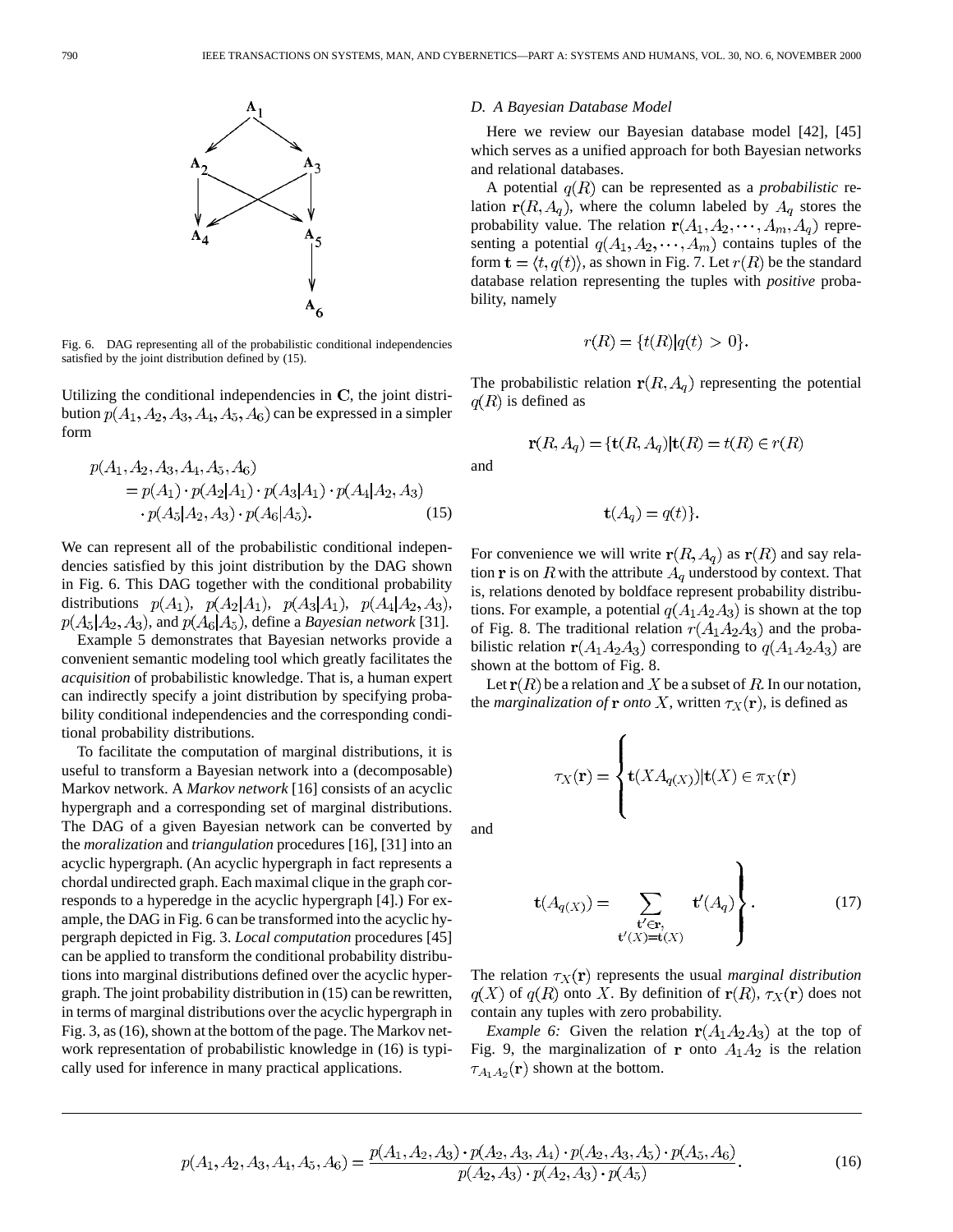| $A_1$               | $A_2$               |          | $A_m$               | A <sub>q</sub>                          |
|---------------------|---------------------|----------|---------------------|-----------------------------------------|
| $\mathbf{t}_1(A_1)$ | $\mathbf{t}_1(A_2)$ |          | $\mathbf{t}_1(A_m)$ | $\overline{\mathbf{t}_1(A_q)} = q(t_1)$ |
| $\mathbf{t}_2(A_1)$ | $\mathbf{t}_2(A_2)$ |          | $\mathbf{t}_2(A_m)$ | ${\bf t}_2(A_q) = q(t_2)$               |
|                     |                     |          |                     |                                         |
| $\mathbf{t}_s(A_1)$ | $\mathbf{t}_s(A_2)$ | $\sim$ . | $\mathbf{t}_s(A_m)$ | $t_s(A_q) = q(t_s)$                     |

Fig. 7. Potential  $q(R)$  expressed as a *probabilistic* relation  $r(R)$ .

$$
q(A_1A_2A_3) = \begin{pmatrix} A_1 & A_2 & A_3 \\ 0 & 0 & 0 & 0.1 \\ 0 & 0 & 1 & 0.2 \\ 0 & 1 & 0 & 0.0 \\ 0 & 1 & 1 & 0.1 \\ 1 & 0 & 0 & 0.0 \\ 1 & 1 & 0 & 1 & 0.0 \\ 1 & 1 & 1 & 0.3 \end{pmatrix}
$$

$$
r(A_1A_2A_3) = \begin{pmatrix} A_1 & A_2 & A_3 \\ 0 & 0 & 0 \\ 0 & 0 & 1 \\ 0 & 1 & 1 \\ 1 & 1 & 0 \\ 1 & 1 & 1 \end{pmatrix}
$$

$$
r(A_1A_2A_3) = \begin{pmatrix} A_1 & A_2 & A_3 & A_9 \\ 0 & 0 & 0 & 1 \\ 1 & 1 & 1 & 0 \\ 0 & 0 & 1 & 0.2 \\ 0 & 0 & 1 & 0.2 \\ 0 & 1 & 1 & 0.1 \\ 1 & 1 & 0 & 0.1 \\ 1 & 1 & 1 & 0.3 \end{pmatrix}
$$

Fig. 8. Potential  $q(A_1 A_2 A_3)$  is shown at the top of the figure. The database relation  $r(A_1A_2A_3)$  and the probabilistic relation  $r(A_1A_2A_3)$  corresponding to  $q(A_1 A_2 A_3)$  are shown at the bottom of the figure.

The *product join* of two relations  $\mathbf{r}_1(X)$  and  $\mathbf{r}_2(Y)$ , written  ${\bf r}_1(X) \times {\bf r}_2(Y)$ , is defined as

$$
\begin{aligned} \mathbf{r}_1(X) &\times \mathbf{r}_2(Y) \\ &= \{ \mathbf{t}(XYA_{q_1(X)\cdot q_2(Y)}) | \mathbf{t}(XY) \in \pi_X(\mathbf{r}_1) \bowtie \pi_Y(\mathbf{r}_2) \text{ and} \\ \mathbf{t}(A_{q_1(X)\cdot q_2(Y)}) \\ &= \mathbf{t}(A_{q_1(X)}) \cdot \mathbf{t}(A_{q_2(Y)}) \}. \end{aligned}
$$

That is,  $\mathbf{r}_1(X) \times \mathbf{r}_2(Y)$  represents the potential  $q_1(X) \cdot q_2(Y)$ obtained by multiplying the two individual potentials  $q_1(X)$  and  $q_2(Y)$ .

*Example 7:* Let  $\mathbf{r}_1(A_1A_2)$  and  $\mathbf{r}_2(A_2A_3)$  represent potentials  $q_1(A_1A_2)$  and  $q_2(A_2A_3)$ . The product join  $r_1(A_1A_2) \times$  $\mathbf{r}_2(A_2A_3)$  of relations  $\mathbf{r}_1(A_1A_2)$  and  $\mathbf{r}_2(A_2A_3)$  is shown in Fig. 10.

Probabilistic conditional independency is defined as *Bayesian* EMVD (BEMVD) in our Bayesian database model. A probabilistic relation  $r(XYZW)$  satisfies the *Bayesian embedded multivalued dependency* (BEMVD),  $X \Rightarrow Y|Z$ , if

$$
\tau_{XYZ}(\mathbf{r}) = \tau_{XY}(\mathbf{r}) \times \tau_{XZ}(\mathbf{r}) \times \tau_X(\mathbf{r})^{-1} \tag{18}
$$

$$
\mathbf{r}(A_1 A_2 A_3) = \begin{bmatrix} A_1 & A_2 & A_3 & A_q \\ 0 & 0 & 0 & 0.1 \\ 0 & 0 & 1 & 0.2 \\ 1 & 0 & 0 & 0.5 \end{bmatrix}
$$

$$
\tau_{A_1 A_2}(\mathbf{r}) = \begin{bmatrix} A_1 & A_2 & A_q(A_1 A_2) \\ 0 & 0 & 0.3 \\ 1 & 0 & 0.5 \end{bmatrix}
$$

Fig. 9. Relation  $r(A_1 A_2 A_3)$  representing a potential  $q(A_1 A_2 A_3)$  is shown at the top. At the bottom is the marginalization  $\tau_{A_1 \, A_2}({\bf r})$  of relation  ${\bf r}(A_1 A_2 A_3)$ onto  $A_1A_2$ .

$$
\mathbf{r}_1(A_1A_2) \times \mathbf{r}_2(A_2A_3)
$$

|     | $A_2$       |    |       |                                 | $A_2$ | A3 | $A_{q_2(A_2A_3)}$                                                            |
|-----|-------------|----|-------|---------------------------------|-------|----|------------------------------------------------------------------------------|
|     |             |    |       | ×                               |       |    | $\overline{0.2}$                                                             |
| 2   |             |    |       |                                 |       | 2  | 0.3                                                                          |
|     |             |    |       |                                 | 3     |    | 0.4                                                                          |
|     |             |    |       |                                 |       |    |                                                                              |
|     | A1          | A2 | $A_3$ |                                 |       |    |                                                                              |
| $=$ |             |    |       |                                 |       |    |                                                                              |
|     |             |    | 2     |                                 |       |    |                                                                              |
|     | $\mathbf 2$ |    |       |                                 |       |    |                                                                              |
|     | 2           |    | ົາ    |                                 |       |    |                                                                              |
|     |             |    |       | $A_{q_1}(A_1A_2)$<br>0.2<br>0.3 |       |    | $q_1(A_1A_2) \cdot q_2(A_2A_3)$<br>$\overline{0.02}$<br>0.03<br>0.04<br>0.06 |

Fig. 10. Product join  $\mathbf{r}_1(A_1A_2) \times \mathbf{r}_2(A_2A_3)$  of relations  $\mathbf{r}_1(A_1A_2)$  and  $r_2(A_2A_3).$ 

where the relation  $\tau_X(\mathbf{r})^{-1}$  is defined using  $\tau_X(\mathbf{r})$  as follows:

$$
\tau_X(\mathbf{r})^{-1} = \{ \mathbf{t}(XA_{1/p(X)}) | \mathbf{t}(X) = \mathbf{t}'(X) \in \tau_X(\mathbf{r}) \text{ and}
$$
  

$$
\mathbf{t}(A_{1/p(X)}) = 1/\mathbf{t}'(A_{p(X)}) \}.
$$

Note that this inverse relation  $\tau_X(\mathbf{r})^{-1}$  is well defined because by definition  $\tau_X(\mathbf{r})$  does not contain any tuples with zero probability. By introducing a binary operator  $\otimes$  called *Markov join*, the right-hand side of (18) can be written as

$$
\tau_{XY}(\mathbf{r}) \times \tau_{XZ}(\mathbf{r}) \times \tau_X(\mathbf{r})^{-1} \equiv \tau_{XY}(\mathbf{r}) \otimes \tau_{XZ}(\mathbf{r}).
$$

Thus, in terms of this notation, we say that a relation  $r(XYZ)$ satisfies the BEMVD  $X \Rightarrow Y|Z$ , if and only if

$$
\tau_{XYZ}(\mathbf{r}) = \tau_{XY}(\mathbf{r}) \otimes \tau_{XZ}(\mathbf{r}). \tag{19}
$$

It is not necessary to assume that  $X, Y$ , and  $Z$  are disjoint since

$$
X \Rightarrow Y|Z \Longleftrightarrow X \Rightarrow \Rightarrow (Y - X)|(Z - X).
$$

*Example 8:* Relation  $r(ABCD)$  at the top of Fig. 11 satisfies the BEMVD  $B \Rightarrow A|C$ , since the marginal  $\tau_{ABC}(\mathbf{r})$  can be written as  $\tau_{ABC}(\mathbf{r}) = \tau_{AB}(\mathbf{r}) \otimes \tau_{BC}(\mathbf{r}).$ 

In the special case when  $XYZ = R$ , we call the BEMVD  $X \Rightarrow Y|Z$  *nonembedded* BEMVD, *full* BEMVD, or simply *Bayesian multivalued dependency* (BMVD). For notational convenience we write the BMVD  $X \Rightarrow Y|Z$  as  $X \Rightarrow Y$  if  $Z = R - XY$  is understood by context.

It should be clear that stating the generalized relation  $r(XYZW)$ , for a given joint probability distribution  $p(XYZW)$ , satisfies the BEMVD  $X \Rightarrow Y|Z$  is equivalent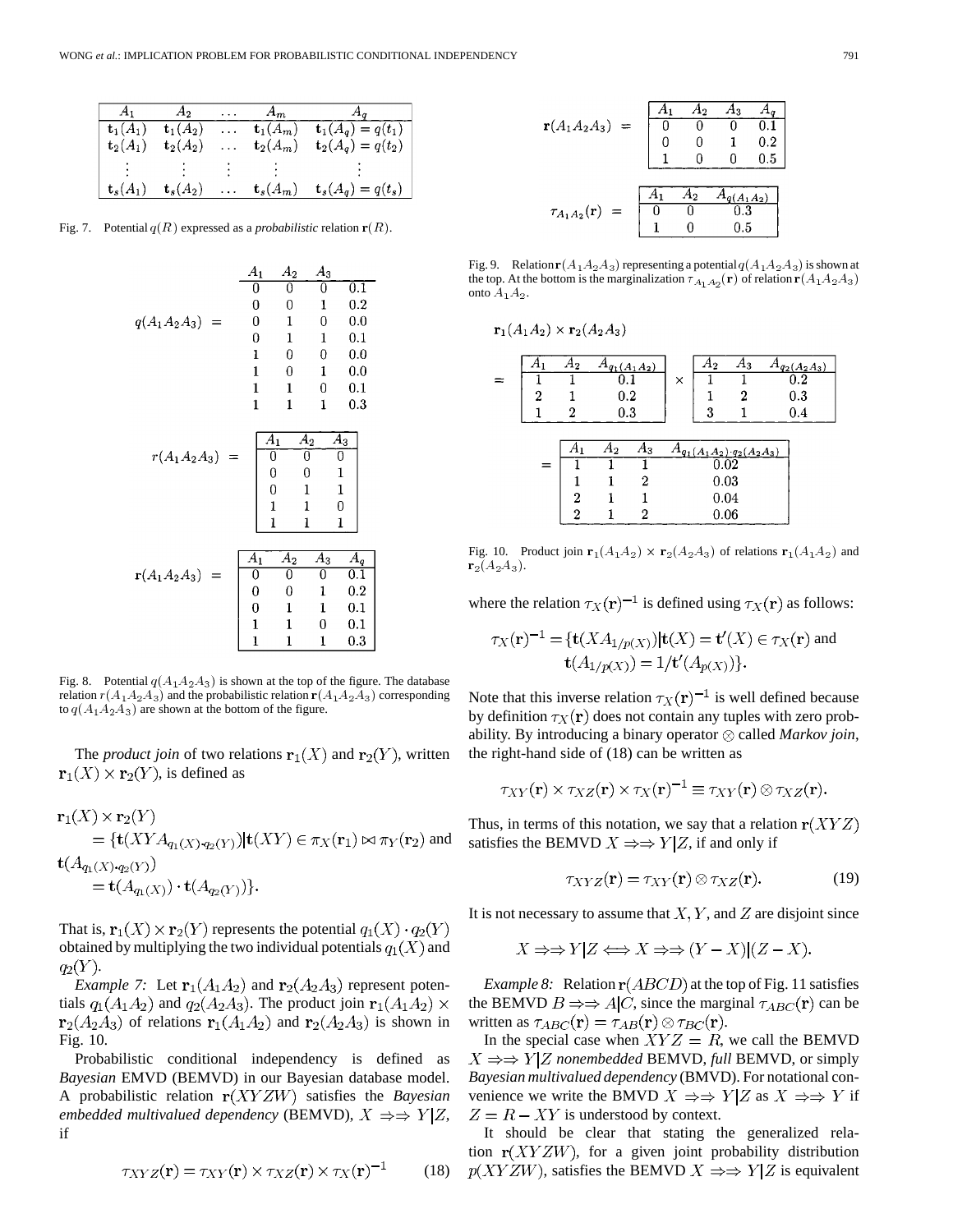

Fig. 11. Relation  $r(ABCD)$  satisfies the BEMVD  $B \implies A|C$ , since  $\tau_{ABC}(\mathbf{r}) = \tau_{AB}(\mathbf{r}) \otimes \tau_{BC}(\mathbf{r}).$ 

to stating that  $Y$  and  $Z$  are conditionally independent given  $X$ under  $p$  in (13), namely

$$
X \Rightarrow Y|Z \Longleftrightarrow I(Y, X, Z). \tag{20}
$$

Thus, we can use the terms BEMVD and probabilistic conditional independency interchangeably.

# *E. Terminology in the Bayesian and Relational Database Models*

Our goal here is to demonstrate that there is a direct correspondence between the notions used in relational databases and probabilistic networks.

As already mentioned, any *potential*  $q(R)$  can be viewed as a *probabilistic* relation  $r(R)$  in our Bayesian database model. Obviously, the only difference between a probabilistic relation  $r(R)$  and a standard relation  $r(R)$  is the additional column labeled by  $A_q$  for storing the probability value. As shown in Fig. 12, in the Bayesian database model it is crucial to *count* the duplicate tuples, whereas duplicate tuples are *ignored* in the relational database model. The marginalization  $\tau$  and the product join  $\times$  in the Bayesian database model are obviously generalizations of the projection  $\pi$  and the natural join  $\bowtie$  operators in the standard relational database model as illustrated in Figs. 13 and 14.

In the relational database model, a relation  $r(XYZ)$  has a lossless decomposition:

$$
r(XYZ) = \pi_{XY}(r) \bowtie \pi_{XZ}(r)
$$

$$
r(A_1 A_2 A_3) = \begin{bmatrix} A_1 & A_2 & A_3 & A_p \\ 0 & 0 & 0 & 0.1 \\ 0 & 0 & 1 & 0.6 \\ 1 & 0 & 0 & 0.3 \end{bmatrix}
$$

$$
r(A_1 A_2 A_3) = \begin{bmatrix} A_1 & A_2 & A_3 \\ 0 & 0 & 0 \\ 0 & 0 & 0 \\ 1 & 0 & 0 \end{bmatrix}
$$

Fig. 12. In the Bayesian database model it is crucial to *count* the duplicate tuples, as reflected by the probabilistic relation  $r(A_1 A_2 A_3)$ . On the other hand, duplicate tuples are *ignored* in the relational database model, as reflected by the standard relation  $r(A_1A_2A_3)$ .

$$
\tau_{A_1 A_2}(\mathbf{r}) = \begin{bmatrix} A_1 & A_2 & A_{p(A_1 A_2)} \\ 0 & 0 & 0.7 \\ 1 & 0 & 0.3 \end{bmatrix}
$$

$$
\pi_{A_1 A_2}(\mathbf{r}) = \begin{bmatrix} A_1 & A_2 \\ 0 & 0 \\ 1 & 0 \end{bmatrix}
$$

Fig. 13. Relation  $\tau_{A_1 A_2}(\mathbf{r})$  is the marginalization of  $\mathbf{r}(A_1 A_2 A_3)$  in Fig. 12, and  $\pi_{A_1 A_2}(r)$  is the projection of  $r(A_1 A_2 A_3)$ .

| $\overline{A}_1$<br>$\overline{2}$ | 1                | $\overline{A}_2$<br>M | $\overline{A}_2$ | $\overline{A}_3$<br>$\overline{2}$ |       | $\overline{A}_1$<br>1          | $A_2$ | $A_3$<br>1<br>$\overline{c}$ |
|------------------------------------|------------------|-----------------------|------------------|------------------------------------|-------|--------------------------------|-------|------------------------------|
| 1                                  | $\boldsymbol{2}$ |                       | 3                | 1                                  |       | 2<br>$\overline{2}$            | 1     | 1<br>$\boldsymbol{2}$        |
|                                    |                  |                       |                  |                                    |       |                                |       |                              |
| ${\cal A}_1$                       | $A_2$            |                       | $A_{p(A_1A_2)}$  |                                    | $A_2$ | $\overline{A}_3$               |       | $A_{p(A_2A_3)}$              |
|                                    |                  |                       | 0.2              | ×                                  |       |                                |       | $0.2\,$                      |
| $\overline{2}$                     | 1                |                       | 0.4              |                                    | 1     | 2                              |       | 0.5                          |
| $\mathbf 1$                        | $\boldsymbol{2}$ |                       | 0.4              |                                    | 3     | 1                              |       | 0.3                          |
|                                    |                  |                       |                  |                                    |       |                                |       |                              |
|                                    |                  | $A_1$                 | $\overline{A}_2$ | $A_3$                              |       | $A_{p(A_1A_2)\cdot p(A_2A_3)}$ |       |                              |
|                                    |                  |                       | 1                | 1                                  |       | 0.04                           |       |                              |
|                                    | $=$              | 1                     | 1                | 2                                  |       | 0.10                           |       |                              |
|                                    |                  | 2                     |                  | 1                                  |       | 0.08                           |       |                              |
|                                    |                  | $\overline{2}$        |                  | 2                                  |       | 0.12                           |       |                              |

Fig. 14. Natural join  $r(A_1A_2) \bowtie r(A_2A_3)$  of relations  $r(A_1A_2)$  and  $r(A_2A_3)$  (top). Product join  $r(A_1A_2) \times r(A_2A_3)$  of relations  $r(A_1A_2)$  and  $\mathbf{r}(A_2A_3)$  (bottom).

if and only if the MVD  $X \rightarrow Y$  holds in r. In parallel, a probabilistic relation  $r(XYZ)$  has a lossless decomposition:

$$
\mathbf{r}(XYZ) = \tau_{XY}(\mathbf{r}) \otimes \tau_{XZ}(\mathbf{r})
$$

if and only if the BMVD  $X \Rightarrow Y$  holds in r, i.e., Y and Z are conditionally independent given  $X$  in the joint probability distribution  $p(XYZ)$  used to define  $r(XYZ)$ . Since the probabilistic relation  $r(XYZ)$  does not contain any tuples  $\mathbf{t}(A_{p(XYZ)}) = 0$ , the MVD  $X \rightarrow Y$  is a *necessary* condition for r to have a lossless decomposition.

The above discussion clearly indicates that a probabilistic reasoning system is a general form of the traditional relational database model. The relationships between these two models are summarized in Table I.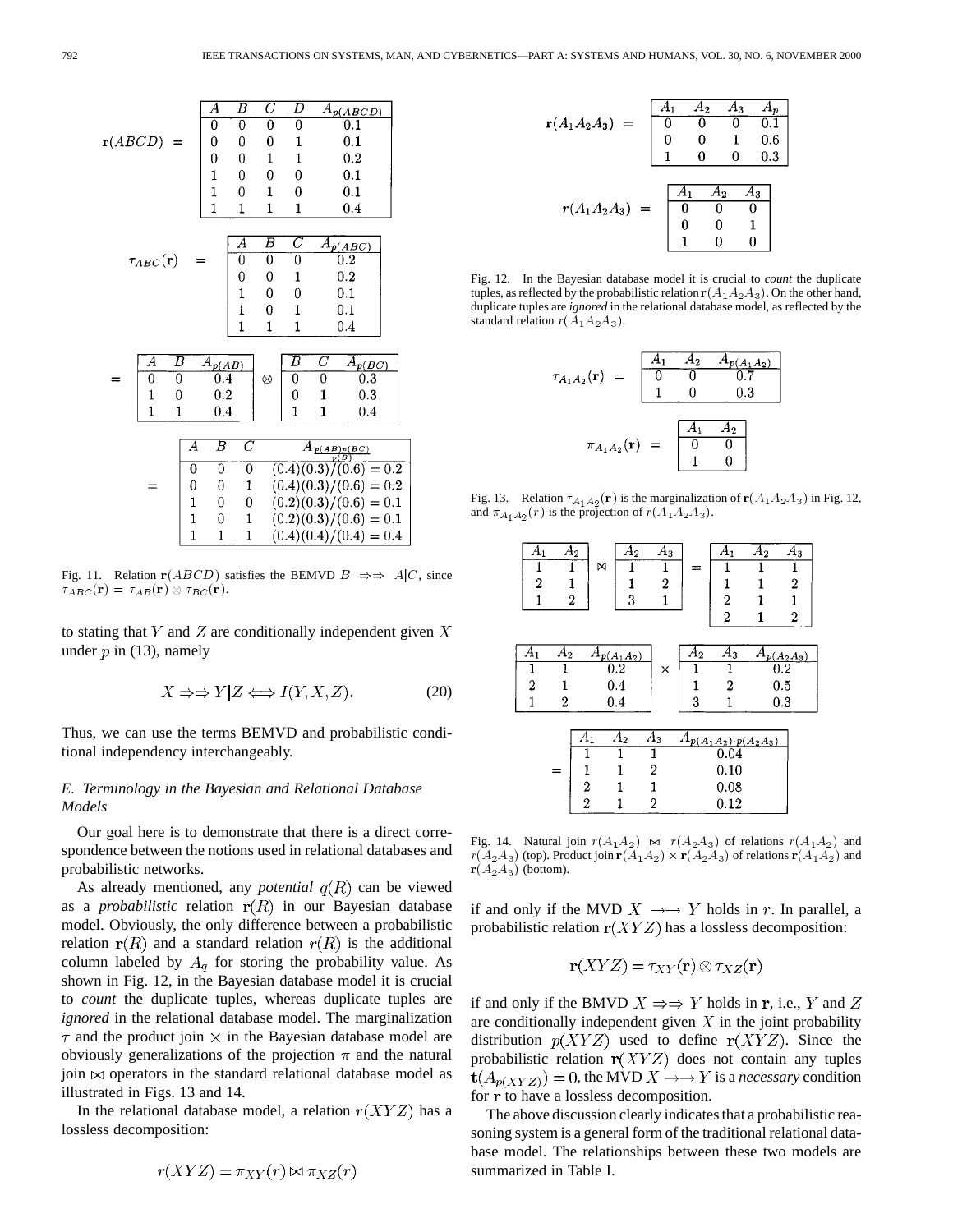| TABLE I                            |                                            |                                     |  |  |  |  |  |  |
|------------------------------------|--------------------------------------------|-------------------------------------|--|--|--|--|--|--|
|                                    | CORRESPONDING TERMINOLOGY IN THE           |                                     |  |  |  |  |  |  |
| <b>THREE MODELS</b>                |                                            |                                     |  |  |  |  |  |  |
| Relational                         | Bayesian                                   | Bayesian                            |  |  |  |  |  |  |
| Database                           | Network                                    | Database                            |  |  |  |  |  |  |
| relation                           | distribution                               | relation                            |  |  |  |  |  |  |
| r(R)                               | p(R)                                       | ${\bf r}(R)$                        |  |  |  |  |  |  |
| projection<br>$\pi_X(r)$           | marginal<br>p(X)                           | marginal<br>$\tau_X(\mathbf{r})$    |  |  |  |  |  |  |
| natural join<br>м                  | multiplication                             | product join<br>×                   |  |  |  |  |  |  |
| <b>EMVD</b><br>$X \rightarrow Y Z$ | conditional<br>independentcy<br>I(Y, X, Z) | <b>BEMVD</b><br>$X \Rightarrow Y Z$ |  |  |  |  |  |  |

## III. SUBCLASSES OF PROBABILISTIC CONDITIONAL INDEPENDENCIES

In this section, we emphasize the fact that probabilistic networks are constructed using special *conflict-free* subclasses within the general class of probabilistic conditional independencies. That is, Bayesian networks are not constructed using *arbitrary* sets of probabilistic conditional independencies, just as Markov networks are not constructed using *arbitrary* sets of nonembedded (full) probabilistic conditional independencies.

Probabilistic conditional independency is called *Bayesian embedded multivalued dependency* (BEMVD) in our approach. We define the general BEMVD class as follows:

(1a) 
$$
BEMVD = \{C|C \text{ is a set of probabilistic conditional independencies} \}.
$$
 (21)

Bayesian networks are defined by a DAG and a corresponding set of conditional probability distributions. Such a DAG encodes probabilistic conditional independencies satisfied by a particular joint distribution. The method of *d-separation* [31] is used to infer conditional independencies from a DAG. For example, the conditional independency of  $A_1$  and  $A_5$  given  $A_2A_3A_4$ , i.e.,  $I(A_5, A_2A_3A_4, A_1)$ , can be inferred from the DAG in Fig. 6 using the d-separation method. However, it is important to realize that there are some sets of probabilistic conditional independencies that cannot be *faithfully* encoded by a single DAG.

*Example 9:* Consider the following set C of probabilistic conditional independencies on  $\{A, B, C, D\}$ :

$$
C = \{I(A, B, C), I(A, C, B), I(AB, C, D)\}.
$$
 (22)

There is no *single* DAG that can simultaneously encode the independencies in  $C$ .

Example 9 clearly indicates that Bayesian networks are defined only using a subclass of probabilistic conditional independencies. In order to label this subclass of independencies, we first recall the notion of perfect-map. A graphical structure is called a *perfect-map* [4], [31] of a given set  $C$  of probabilistic conditional independencies, if every conditional independency logically implied by  $C$  can be inferred from the graphical structure, and every conditional independency that can be inferred from the graphical structure is logically implied by  $C$ . (We say *C* logically implies **c** and write  $C \models c$ , if whenever any distribution that satisfies all the conditional independencies in  $C$ , then the distribution also satisfies  $c$ .) A set  $C$  of probabilistic conditional independencies is called *conflict-free* if there exists a DAG which is a perfect-map of  $C$ .

We now can define the *conflict-free BEMVD* subclass used by Bayesian networks as follows:

(1b) Conflict-free BEMVD  
= 
$$
\{C |
$$
 there exists a DAG which is a  
• perfect – map of C}. (23)

It should be clear that a causal input list is a *cover* [23] of a conflict-free set of conditional independencies. (A *causal input list* [32] or a *stratified protocol* [39] over a set  $R = A_1 A_2 \cdots A_m$  of variables would contain precisely  $m$  conditional independency statements  $I(X, Y, Z)$ . For example, the set C of conditional independencies in (14) is an example of a causal input list since  **precisely defines the DAG in Fig. 6. Since the conditional in**dependency  $I(A_5, A_2A_3A_4, A_1)$  can be inferred from the DAG in Fig. 6,  $C \cup \{I(A_5, A_2A_3A_4, A_1)\}\$ is still a conflict-free set but not a causal input list.)

As illustrated in Fig. 1, the main point is that the conflict-free BEMVD class is a subclass within the BEMVD class. For example, the set  $C$  of conditional independencies in  $(22)$  belongs to the general BEMVD class in (21) but does not belong to conflict-free BEMVD subclass in (23).

Another subclass within the general BEMVD class are the *nonembedded* probabilistic conditional independencies. Nonembedded probabilistic conditional independency is also called *full* [26] or *fixed context* [13]. *Nonembedded* conditional independencies are those which involve *all* variables, i.e.,  $I(Y, X, Z)$  where  $XYZ = R$ .

*Example 10:* Let  $R = \{A, B, C, D\}$ . Consider the following set  $C$  of probabilistic conditional independencies:

$$
\mathbf{C} = \{ I(A, BC, D), I(A, B, C) \}.
$$

The first independency  $I(A, BC, D)$  is *nonembedded* (full) since  $\{A, B, C, D\}$  = R, but the second independency  $I(A, B, C)$  is not full because  $\{A, B, C\} \subset R$ .

The class of nonembedded probabilistic conditional independencies is called *Bayesian multivalued dependency* (BMVD) in our approach. We define the BMVD class as follows:

(2a) BMVD = {
$$
\mathbf{C}|\mathbf{C}
$$
 is a set of nonembedded  
probabilistic conditional independencies}. (24)

Nonembedded (full) independencies are important since Markov networks do not reflect *embedded* conditional independencies. For instance, the Bayesian distribution in (15) satisfies the (embedded) probabilistic conditional independency  $I(A_3, A_1, A_2)$ , while the Markov distribution in (16) does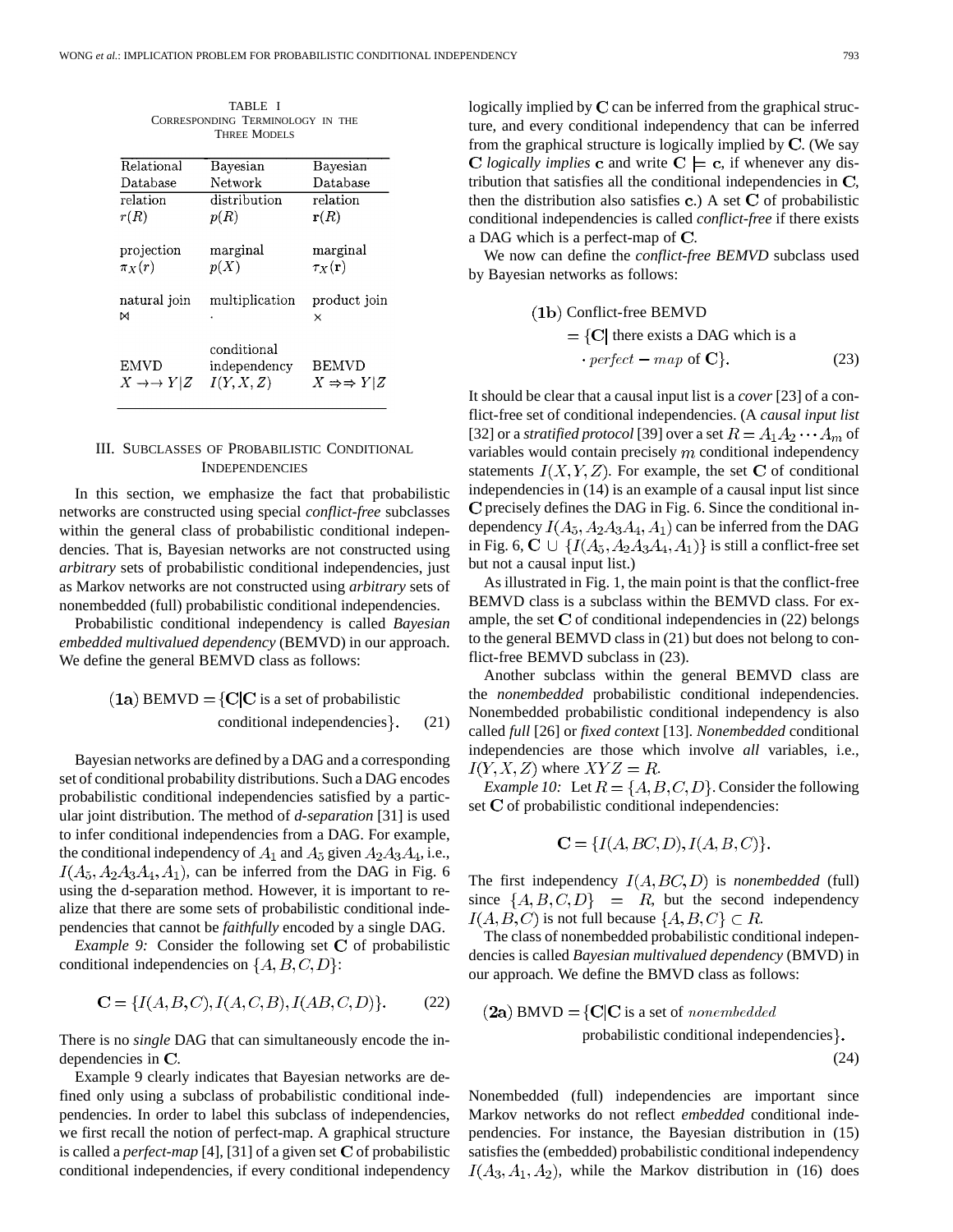not. That is, Markov distributions only reflect *nonembedded* probabilistic conditional independencies.

The *separation* method [4] is used to infer nonembedded probabilistic conditional independencies from an acyclic hypergraph. Let  $R$  be an acyclic hypergraph on the set R of attributes and  $X, Y \subseteq R$ . The BMVD  $X \Rightarrow Y$  is inferred from the acyclic hypergraph  $R$ , if and only if Y is the union of some disconnected components of the hypergraph  $R$  with the set of nodes  $X$  deleted.

*Example 11:* Consider the following acyclic hypergraph  $\mathcal{R}$ on  $R = ABCDEFGH$ :  $\mathcal{R} = \{R_1 = AB, R_2 = BCD,$  $R_3 = DE$ ,  $R_4 = DFG$ ,  $R_5 = DFH$ . Deleting the node *D*, we obtain:  $\mathcal{R}' = \{R'_1 = AB, R'_2 = BC, R'_3 = E, R'_4 = B, R'_5 = BC, R'_6 = E, R'_7 = E, R'_8 = E, R'_9 = E, R'_9 = E, R'_1 = E, R'_1 = E, R'_2 = E, R'_3 = E, R'_4 = E, R'_4 = E, R'_5 = E, R'_6 = E, R'_7 = E, R'_8 = E, R'_9 = E, R'_1 = E, R'_1 = E, R'_2 = E, R'_4 = E, R'_4 = E, R'_5 = E, R'_6 = E, R'_7 = E, R'_8 = E, R'_9 = E, R'_8 = E, R'_9$  $R'_4 = FG, R'_5 = FH$ . The disconnected components in  $\mathcal{R}'$ are:  $S_1 = ABC$ ,  $S_2 = E$ ,  $S_3 = FGH$ . By definition, the BMVDs  $D \Rightarrow ABC$ ,  $D \Rightarrow E$ ,  $D \Rightarrow FGH$ , and  $D \implies ABCE$  can be inferred from R. On the other hand, the BMVD  $D \Rightarrow BC$  is *not* inferred from R since  $BC$  is not equal to the union of some of the sets in  $\{S_1, S_2, S_3\}$ .

Just as Bayesian networks are not constructed using arbitrary sets of BEMVDs, Markov networks are not constructed using *arbitrary* sets of BMVDs. That is, there are sets of nonembedded independencies which cannot be *faithfully* encoded by a single acyclic hypergraph.

*Example 12:* Consider the following set  $C$  of nonembedded probabilistic conditional independencies on  $\{A, B, C\}$ :

$$
C = \{I(A, B, C), I(A, C, B)\}.
$$
 (25)

There is no *single* acyclic hypergraph that can simultaneously encode both nonembedded independencies in C.

Example 12 clearly indicates that Markov networks are defined only using a subclass of nonembedded probabilistic conditional independencies. The notion of conflict-free is again used to label this subclass. A set  $C$  of nonembedded probabilistic conditional independencies is called *conflict-free* if there exists an acyclic hypergraph which is a perfect-map of  $C$ .

We now can define the *conflict-free BMVD* subclass used by Markov networks as follows:

- (2b) Conflict-free BMVD
	- $=$  {C| there exists an acyclic
		- hypergraph which is a perfect map of  $\mathbf{C}$ . (26)

As illustrated in Fig. 1 (left), the main point is that the conflict-free BMVD class is a subclass within the BMVD class. For example, the set  $C$  of nonembedded probabilistic conditional independencies in (25) belongs to the BMVD class in (24) but not to the conflict-free BMVD class in (26).

We conclude this section by pointing out another similarity between relational databases and Bayesian networks. The notion of conflict-free MVDs was originally proposed by Lien [22] in the study of the relationship between various database models. It has been shown [4] that a conflict-free set  $C$  of MVDs is *equivalent* to another data dependency called *acyclic join dependency* (AJD) (defined below). That is, whenever any relation satisfies all of the MVDs in  $C$ , then the relation also satisfies a corresponding AJD, and vice versa. An AJD guarantees that a relation can be decomposed losslessly into two or more projections (smaller relations). Let  $\mathcal{R} = \{R_1, R_2, \dots, R_n\}$  be an acyclic hypergraph on the set of attributes  $R = R_1 \cup R_2 \cup$  $\cdots \cup R_n$ . We say that a relation  $r(R)$  satisfies the *acyclic join dependency* (AJD),  $\bowtie$   $\{R_1, R_2, \cdots, R_n\}$  if:

$$
r(R) = \pi_{R_1}(r) \bowtie \pi_{R_2}(r) \bowtie \cdots \bowtie \pi_{R_n}(r).
$$
 (27)

That is,  $r$  decomposes losslessly onto  $R$ . We also write  $\bowtie$  {R<sub>1</sub>, R<sub>2</sub>, ..., R<sub>n</sub>} as  $\bowtie$  R.

*Example 13:* Relation  $r(R)$  at the top of of Fig. 15 satisfies the AJD,  $\bowtie$  R, where  $\mathcal{R} = \{R_1, R_2, R_3, R_4\}$  is the acyclic hypergraph in Fig. 3. That is,

$$
r(A_1A_2A_3A_4A_5A_6) = \pi_{A_1A_2A_3}(r) \bowtie \pi_{A_2A_3A_4}(r)
$$

$$
\cdot \bowtie \pi_{A_2A_3A_5}(r) \bowtie \pi_{A_5A_6}(r).
$$

The conflict-free class of MVDs, namely, AJDs, play a major role in database design since it exhibits many desirable properties in database applications [4]. In our unified model, a Markov network can be easily seen as a *generalized* form of AJD.

Let  $\mathcal{R} = \{R_1, R_2, \dots, R_n\}$  be an acyclic hypergraph on the set of attributes  $R = R_1 \cup R_2 \cup \cdots \cup R_n$ . We say a *Bayesian acyclic join dependency* (BAJD), written  $\otimes \mathcal{R}$ , is satisfied by a relation  $r(R)$ , if

$$
\mathbf{r}(R) = (\cdots((\tau_{R_1}(\mathbf{r}) \otimes \tau_{R_2}(\mathbf{r})) \otimes \tau_{R_3}(\mathbf{r})) \cdots) \otimes \tau_{R_n}(\mathbf{r}),
$$
\n(28)

where the sequence  $R_1, R_2, \cdots, R_n$  is a hypertree construction ordering for  $\mathcal R$ . Since the probabilistic relation  $r(R)$  does not contain any tuples  $t(A_p) = 0$ , the AJD,  $\bowtie$  R, is a *necessary* condition for  $r(R)$  to satisfy the BAJD,  $\otimes \mathcal{R}$ .

*Example 14:* Recall the distribution defined by the Markov network in (16), namely (29), shown at the bottom of the next page, where  $\mathcal{R} = \{A_1A_2A_3, A_2A_3A_4, A_2A_3A_5, A_5A_6\}$  is the acyclic hypergraph in Fig. 3. Let  $r(A_1A_2A_3A_4A_5A_6)$  be the probabilistic relation representing  $p(A_1, A_2, A_3, A_4, A_5, A_6)$  in (29). It can be seen that  $r(A_1A_2A_3A_4A_5A_6)$  satisfies the BAJD  $\otimes \mathcal{R}$ , namely

$$
\mathbf{r}(A_1 A_2 A_3 A_4 A_5 A_6)
$$
\n
$$
= (((\tau_{A_1 A_2 A_3}(\mathbf{r}) \otimes \tau_{A_2 A_3 A_4}(\mathbf{r})) \otimes \tau_{A_2 A_3 A_5}(\mathbf{r}))
$$
\n
$$
\otimes \tau_{A_5 A_6}(\mathbf{r})
$$
\n
$$
= \tau_{A_1 A_2 A_3}(\mathbf{r}) \times \tau_{A_2 A_3 A_4}(\mathbf{r}) \times \tau_{A_2 A_3}(\mathbf{r})^{-1}
$$
\n
$$
\times \tau_{A_2 A_3 A_5}(\mathbf{r}) \times \tau_{A_2 A_3}(\mathbf{r})^{-1} \times \tau_{A_5 A_6}(\mathbf{r}) \times \tau_{A_5}(\mathbf{r})^{-1}
$$

The relation  $r(R)$  at the bottom of Fig. 15 satisfies this BAJD  $\otimes \mathcal{R}$ .

Example 14 clearly demonstrates that the representation of knowledge in practice is the *same* for both relational and probabilistic applications. An acyclic join dependency (AJD)

$$
r(R) = \bowtie \{R_1, R_2, \cdots, R_n\}
$$

and a (decomposable) Markov network

$$
p(R) = \frac{p(R_1) \cdot p(R_2) \cdot \dots \cdot p(R_n)}{p(R_1 \cap R_2) \cdot \dots \cdot p(R_{n-1} \cap R_n)}
$$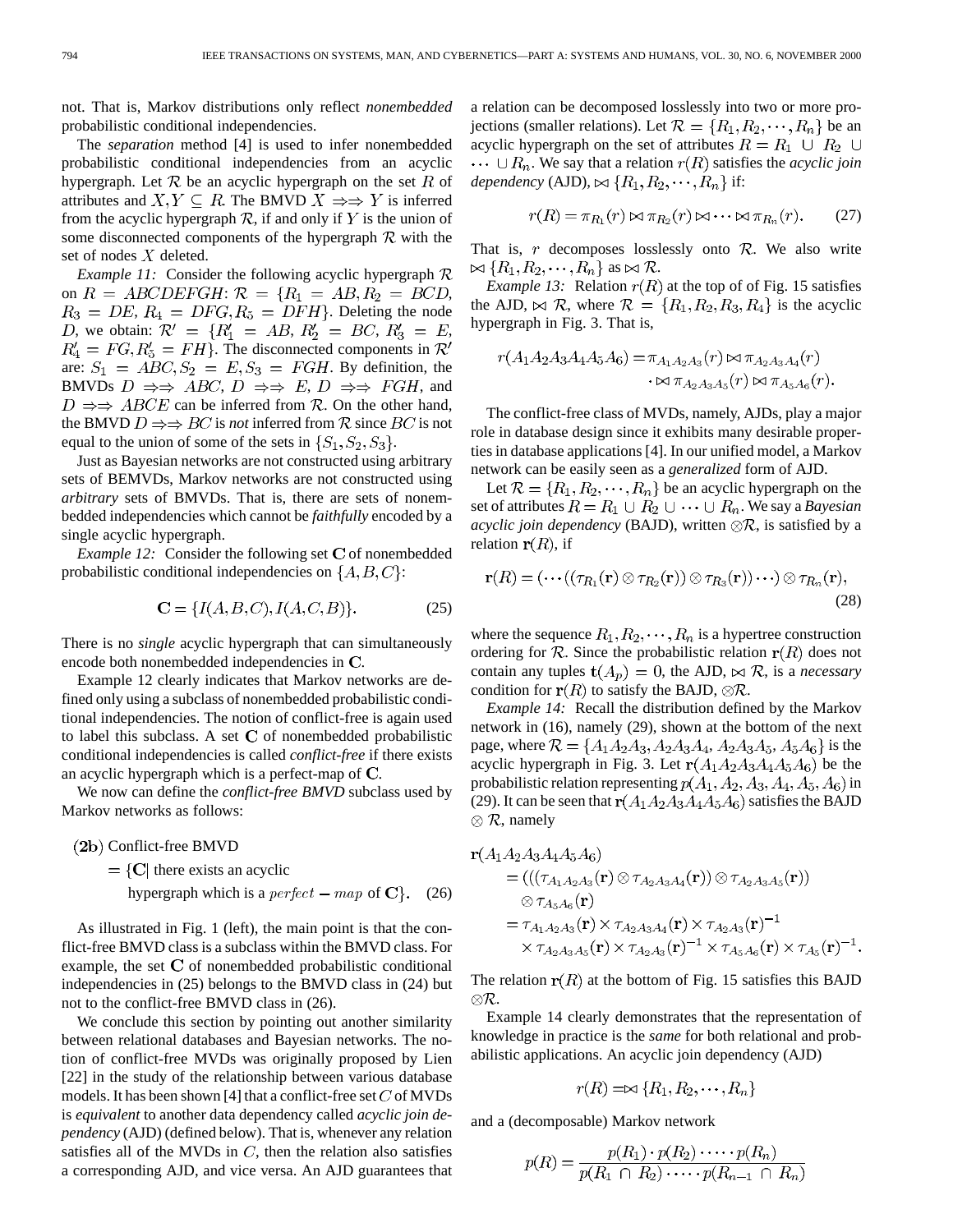

Fig. 15. Relation  $r(R)$  at the top satisfies the AJD,  $\bowtie$  R. Relation  $r(R)$  at the bottom satisfies the BAJD,  $\otimes \mathcal{R}$ . The acyclic hypergraph  $\mathcal{R} = \{R_1, R_2, R_3, R_4\}$  is depicted in Fig. 3.

or in our terminology, the BAJD

$$
\mathbf{r}(R) = \otimes \{R_1, R_2, \cdots, R_n\}
$$

are both defined over an acyclic hypergraph.

The discussion in Section II-E explicitly demonstrates that there is a *direct* correspondence between the concepts used in relational databases and Bayesian networks. The discussion at the end of this section clearly indicates that *both* intelligent systems represent their knowledge over acyclic hypergraphs in practice. However, the relationship between relational databases and Bayesian networks can be rigorously formalized by studying the *implication problems* for the four classes of probabilistic conditional independencies defined in this section.

# IV. THE IMPLICATION PROBLEM FOR DIFFERENT CLASSES OF **DEPENDENCIES**

Before we study the implication problem in detail, let us first introduce some basic notions. Here we will use the terms *relation* and *joint probability distribution* interchangeably; similarly, for the terms *dependency* and *independency*.

Let  $\Sigma$  be a set of dependencies defined on a set of attributes R. By  $SAT_R(\Sigma)$ , we denote the set of all relations on R that satisfy all of the dependencies in  $\Sigma$ . We write  $SAT_R(\Sigma)$  as  $SAT(\Sigma)$ when R is understood, and  $SAT(\sigma)$  for  $SAT({\sigma})$ , where  $\sigma$ is a single dependency. We say  $\Sigma$  *logically implies*  $\sigma$ , written  $\Sigma \models \sigma$ , if  $SAT(\Sigma) \subseteq SAT(\sigma)$ . In other words,  $\sigma$  is logically implied by  $\Sigma$  if every relation which satisfies  $\Sigma$  also satisfies  $\sigma$ . That is, there is no counter-example relation such that all of the dependencies in  $\Sigma$  are satisfied but  $\sigma$  is not.

The *implication problem* is to test whether a given set  $\Sigma$  of dependencies logically implies another dependency  $\sigma$ , namely

 $\sum \models \sigma$ .

Clearly, the first question to answer is whether such a problem is *solvable*, i.e., whether there exists some method to provide a positive or negative answer for any given instance of the implication problem. We consider two methods for answering this question.

A method for testing implication is by axiomatization. An *inference axiom* is a rule that states if a relation satisfies certain dependencies, then it must satisfy certain other dependencies. Given a set  $\Sigma$  of dependencies and a set of inference axioms, the *closure* of  $\Sigma$ , written  $\Sigma^{+}$ , is the smallest set containing  $\Sigma$ such that the inference axioms cannot be applied to the set to yield a dependency not in the set. More specifically, the set  $\Sigma$ *derives* a dependency  $\sigma$ , written  $\Sigma \vdash \sigma$ , if  $\sigma$  is in  $\Sigma^{+}$ . A set of inference axioms is *sound* if whenever  $\Sigma \vdash \sigma$ , then  $\Sigma \models \sigma$ . A set of inference axioms is *complete* if the converse holds, that is, if  $\Sigma \models \sigma$ , then  $\Sigma \vdash \sigma$ . In other words, saying a set of axioms are complete means that if  $\Sigma$  logically implies the dependency  $\sigma$ , then  $\Sigma$  derives  $\sigma$ . A sequence s of dependencies over R is a *derivation sequence* on  $\Sigma$  if every dependency in s is either

- 1) a member of  $\Sigma$ , or
- 2) follows from previous dependencies in  $s$  by an application of one of the given inference axioms.

Note that R is the set of attributes which appear in  $\Sigma$ . If the axioms are complete, to solve the implication problem we can simply compute  $\Sigma^+$  and then test whether  $\sigma \in \Sigma^+$ .

Another approach for testing implication is to use a nonaxiomatic technique such as the *chase* algorithm [23]. The chase algorithm in relational database model is a powerful tool to obtain many nontrivial results. We will show that the chase algorithm can also be applied to the implication problem for a particular class of probabilistic conditional independencies. Computational properties of both the chase algorithm and inference axioms can be found in [12] and [23].

The rest of this paper is organized as follows. Since nonembedded dependencies are best understood, we therefore choose to analyze the pair (BMVD, MVD), and their subclasses (conflict-free BMVD, conflict-free MVD) before the others. Next we consider the embedded dependencies. First we study the pair of (conflict-free BEMVD, conflict-free EMVD). The conflict-free BEMVD class has been studied extensively as these dependencies form the basis for the construction of Bayesian networks. Finally, we analyze the pair (BEMVD, EMVD). This pair subsumes all the other previously studied pairs. This pair is particularly important to our discussion here, as its implication problems are *unsolvable* in contrast to the other *solvable* pairs such as (BMVD, MVD) and (conflict-free BEMVD, conflict-free EMVD).

#### V. NONEMBEDDED DEPENDENCY

In this section, we study the implication problem for the class of nonembedded (full) probabilistic conditional independency,

$$
p(A_1, A_2, A_3, A_4, A_5, A_6) = \frac{p(A_1, A_2, A_3) \cdot p(A_2, A_3, A_4) \cdot p(A_2, A_3, A_5) \cdot p(A_5, A_6)}{p(A_2, A_3) \cdot p(A_2, A_3) \cdot p(A_5)},
$$
\n(29)

(30)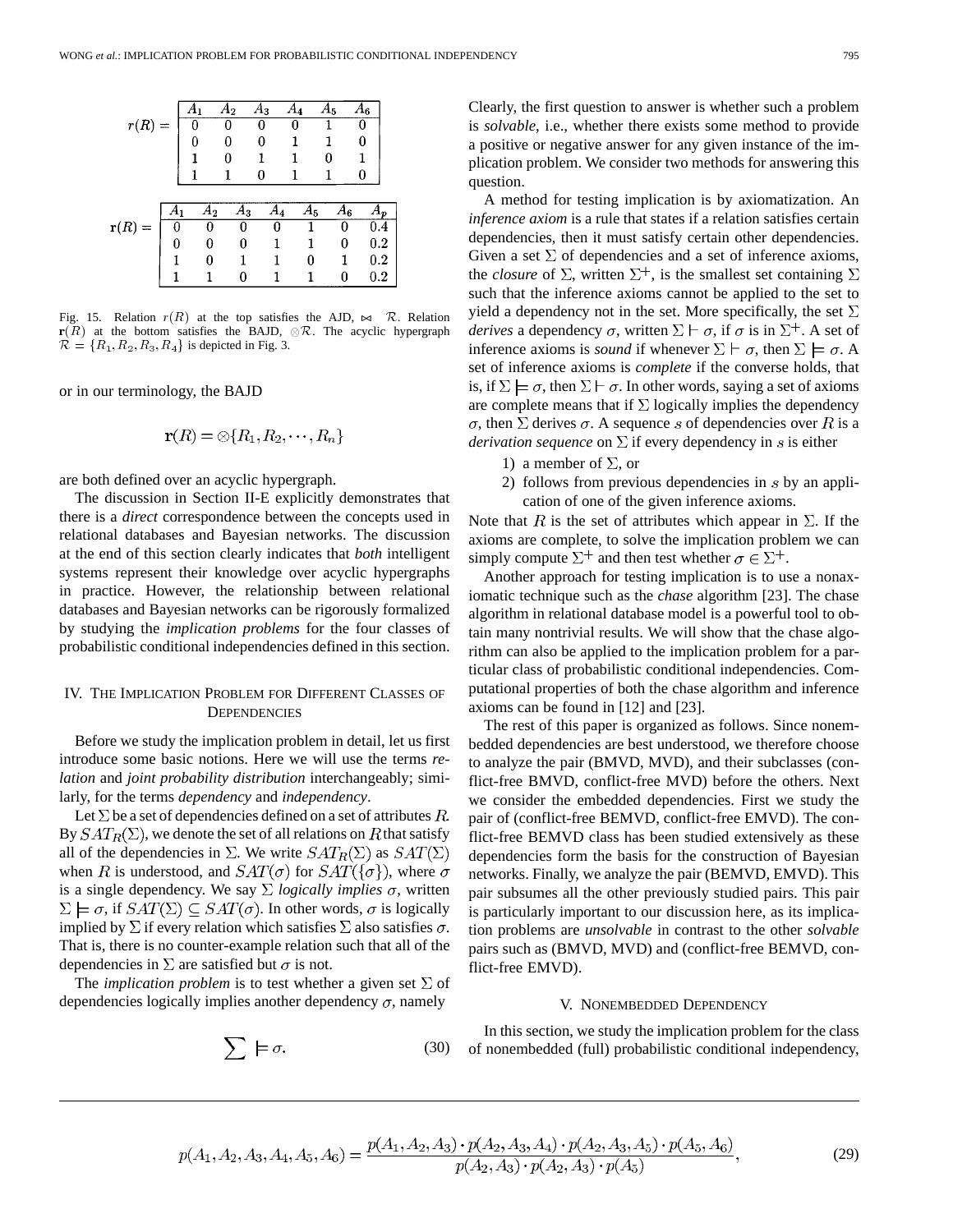called BMVD in our Bayesian database model. One way to demonstrate that the implication problem for BMVDs is solvable is to directly prove that a sound set of BMVD axioms are also *complete*. This is exactly the approach taken by Geiger and Pearl [13]. Here we take a different approach. Instead of directly demonstrating that the BMVD implication problem is solvable, we do it by establishing a one-to-one relationship between the implication problems of the pair (BMVD,MVD).

#### *A. Nonembedded Multivalued Dependency*

The MVD class of dependencies in the pair (BMVD,MVD) has been extensively studied in the standard relational database model. As mentioned before, MVD is the necessary and sufficient conditions for a lossless (binary) decomposition of a database relation. In this section, we review *two* methods for solving the implication problem of MVDs, namely, the *axiomatic* and *nonaxiomatic* methods.

*1) Axiomatization:* It is well known [3] that MVDs have a finite complete axiomatization.

*Theorem 1:* The following inference axioms  $(M1)–(M7)$ are both sound and complete for multivalued dependencies (MVDs):

- $(M1)$  If  $Y \subseteq X$ , then  $X \longrightarrow Y$ .
- $(M2)$  If  $X \rightarrow Y$  and  $Y \rightarrow Z$ , then  $X \rightarrow Z Y$ .
- $(M3)$  If  $X \rightarrow Y$ , and  $X \rightarrow Z$ , then  $X \rightarrow YZ$ .
- $(M4)$  If  $X \rightarrow Y$  and  $X \rightarrow Z$ , then  $X \rightarrow Y \cap Z$ ,  $X \rightarrow Y - Z$ .
- $(M5)$  If  $X \rightarrow Y$ , then  $XZ \rightarrow Y$ .
- $(M6)$  If  $X \rightarrow Y$  and  $YW \rightarrow Z$ , then  $XW \rightarrow Z - (YW)$ .
- $(M7)$  If  $X \rightarrow Y$ , then  $X \rightarrow B (XY)$ .

Axioms (M1)–(M7) are called *reflexivity*, *transitivity*, *union*, *decomposition*, *augmentation*, *pseudotransitivity*, and *complementation*, respectively.

The usefulness of a *sound* axiomatization lies in the ability to derive new dependencies from a given set.

*Example 15:* Consider the following set  $C$  of MVDs:

$$
C = \{ AB \rightarrow \rightarrow D, AE \rightarrow \rightarrow F, BD \rightarrow \rightarrow G \},\
$$

on the set of attributes  $R = ABDEFG$ . The following is a *derivation sequence* of the MVD  $AB \rightarrow BC$ :

$$
s_1
$$
.  $AB \rightarrow D$  (given)  
\n $s_2$ .  $AB \rightarrow B$  (M1)  
\n $s_3$ .  $AB \rightarrow B$  (M2) from  $s_1$  and  $s_2$   
\n $s_4$ .  $BD \rightarrow B$  (given)  
\n $s_5$ .  $AB \rightarrow B$  (M2) from  $s_3$  and  $s_4$ .

Since the above derivation sequence  $s = (s_1, s_2, s_3, s_4, s_5)$  is constructed based on sound axioms, this means that *C* logically *implies*  $AB \rightarrow B$  *G*, written:

$$
\{AB \rightarrow \rightarrow D, AE \rightarrow \rightarrow F, BD \rightarrow \rightarrow G\} \models AB \rightarrow \rightarrow G.
$$

The above example demonstrates that whenever a dependency is derived using sound axioms, the inferred dependency is logically implied by the given input set. However, if the inference axioms are *not* complete, then there is no guarantee that the axioms will derive *all* of the logically implied dependencies. Thus, in this approach the main task in solving the implication problem for a class of dependencies is to construct a set of complete inference axioms.

*2) A Nonaxiomatic method—the Chase:* Here we want to discuss an alternative method to solve the implication problem for the MVD class of dependencies. The discussion presented here follows closely the description given in [23].

We begin by examining what it means for a relation to decompose losslessly. Let r be a relation on R, and  $R_1 \cup R_2 \cup$  $\cdots \cup R_n = R$ . We say relation *r* decomposes losslessly onto a database scheme  $\mathcal{R} = \{R_1, R_2, \dots, R_n\}$  if

$$
r = \pi_{R_1}(r) \bowtie \pi_{R_2}(r) \bowtie \dots \bowtie \pi_{R_n}(r). \tag{31}
$$

It can be easily verified that

$$
r \subseteq \pi_{R_1}(r) \bowtie \pi_{R_2}(r) \bowtie \cdots \bowtie \pi_{R_n}(r)
$$

holds for any decomposition. In other words, every tuple  $t \in r$ will also appear in the expression  $\pi_{R_1}(r) \bowtie \pi_{R_2}(r) \bowtie \cdots \bowtie$  $\pi_{R_n}(r)$ . Thereby, for lossless decomposition it is sufficient to show

$$
r \supseteq \pi_{R_1}(r) \bowtie \pi_{R_2}(r) \bowtie \cdots \bowtie \pi_{R_n}(r).
$$

That is, to show that *every* tuple in the natural join of the projections is also a tuple in  $r$ .

The notion of lossless decomposition can be conveniently expressed by the *project-join mapping* which is a function on relations on  $R$  defined by

$$
m_{\mathcal{R}}(r) = \pi_{R_1}(r) \bowtie \pi_{R_2}(r) \bowtie \cdots \bowtie \pi_{R_n}(r).
$$

The important point to notice is that saying a relation  $r(R)$  decomposes losslessly onto scheme  $\mathcal R$  is the same as saying that  $m_{\mathcal{R}}(r) = r$ . Project-join mappings can be represented in tabular form called tableaux.

A *tableau*  $T$  is both a tabular means of representing a project-join mapping and a template for a relation  $r$  on  $R$ . Whereas a relation contains tuples of values, a tableau contains rows of subscripted variables (symbols). The  $a$  and  $b$  variables are called *distinguished* and *nondistinguished* variables, respectively. We restrict the variables in a tableau to appear in only one column. We make the further restriction that at most one distinguished variable may appear in any column. By convention, if the scheme of a tableau is  $A_1 A_2 \cdots A_m$ , then the distinguished variable appearing in the  $A_i$ -column will be  $a_i$ . For example, a tableau T on scheme  $R = A_1 A_2 A_3 A_4$  is shown in Fig. 16. We obtain a relation from the tableau by substituting domain values for variables. Let  $T$  be a tableau and let  $V = \{a_1, a_2, \dots, a_m, b_1, b_2, \dots\}$  denote the set of its variables. A *valuation*  $\rho$  for  $T$  is a mapping from  $V$  to the Cartesian product  $D_1 \times D_2 \times \cdots \times D_m$  such that  $\rho(v)$  is in  $D_i$ when v is a variable appearing in the  $A_i$ -column. We extend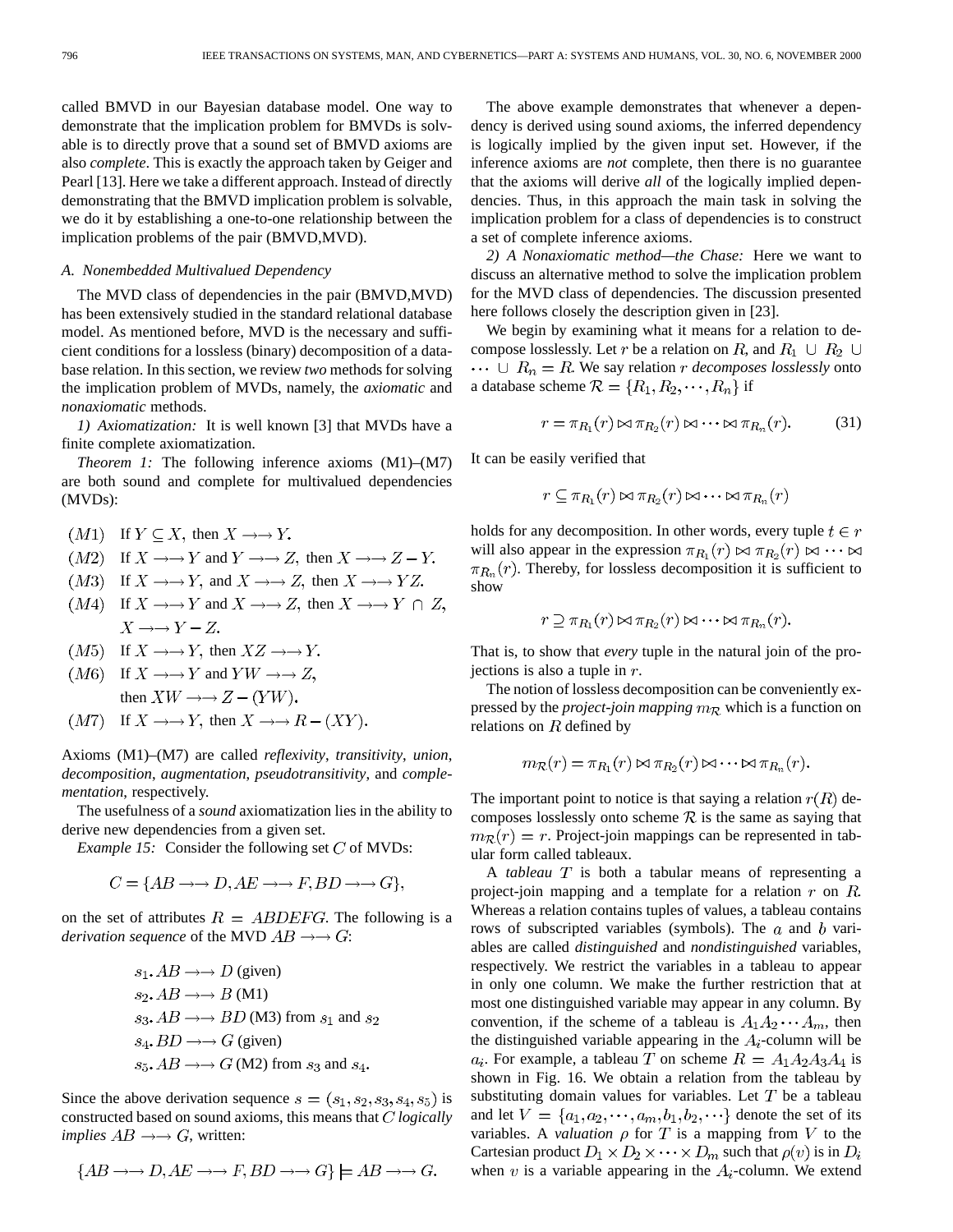the valuation from variables to rows and thence to the entire tableau. If  $w = \langle v_1 v_2 \cdots v_m \rangle$  is a row in a tableau, we let  $\rho(w) = \langle \rho(v_1) \rho(v_2) \cdots \rho(v_m) \rangle$ . We then let

$$
\rho(T) = {\rho(w)}|w \text{ is a row in } T\}.
$$

*Example 16:* Consider the following valuation  $\rho$ :

$$
\rho(a_1) = 1, \rho(a_2) = 3, \quad \rho(a_3) = 5, \quad \rho(a_4) = 7
$$
  
\n
$$
\rho(b_1) = 4, \quad \rho(b_2) = 8, \quad \rho(b_3) = 2, \quad \rho(b_4) = 7
$$
  
\n
$$
\rho(b_5) = 4.
$$
\n(32)

The result of applying  $\rho$  to the tableau T in Fig. 16 is the relation  $r$  in Fig. 17.

Similar to a project-join mapping, a tableau  $T$  on scheme  $R$ can be interpreted as a function on relations  $r(R)$ . In this interpretation we require that  $T$  have a distinguished variable in every column. Let  $w_d$  be the row of all distinguished variables. That is, if  $R = A_1 A_2 \cdots A_m$ , then  $w_d = \langle a_1 a_2 \cdots a_m \rangle$ . Row  $w_d$  is not necessarily in T. If r is a relation on scheme R, we let

$$
T(r) = {\rho(w_d) | \rho(T) \subseteq r}.
$$

That is, if we find any valuation  $\rho$  that maps every row in T to a tuple in r, then  $\rho(w_d)$  is in  $T(r)$ .

It is always possible to find a tableau  $T_{\mathcal{R}}$  for representing a project-join mapping  $m_R$  defined by

$$
m_{\mathcal{R}}(r) = \pi_{R_1}(r) \bowtie \pi_{R_2}(r) \bowtie \cdots \bowtie \pi_{R_n}(r)
$$

where  $\mathcal{R} = \{R_1, R_2, \dots, R_n\}$ , and  $R = R_1 \cup R_2 \cup \dots \cup$  $R_n$ . The tableau  $T_{\mathcal{R}}$  for  $m_{\mathcal{R}}$  is defined as follows. The scheme for  $T_{\mathcal{R}}$  is R.  $T_{\mathcal{R}}$  has n rows,  $w_1, w_2, \dots, w_n$ . Row  $w_i$  has the distinguished variable  $a_j$  in the  $A_j$ -column exactly when  $A_j \in$  $R_i$ . The remaining nondistinguished variables in  $w_i$  are unique and do not appear in any other row of  $T_{\mathcal{R}}$ . For example, let  $R = \{R_1 = A_1A_2, R_2 = A_2A_3, R_3 = A_3A_4\}$  and  $R_1, R_2, R_3$ be a hypertree construction for  $\mathcal{R}$ . The tableau  $T_{\mathcal{R}}$  for  $m_{\mathcal{R}}$  is depicted in Fig. 18.

*Lemma 1:* [23] Let  $\mathcal{R} = \{R_1, R_2, \dots, R_n\}$  be a set of relation schemes, where  $R = R_1 R_2 \cdots R_n$ . The project-join mapping  $m_R$  and the tableau  $T_R$  define the same function between relations  $r(R)$ . That is,  $m_{\mathcal{R}}(r) = T_{\mathcal{R}}(r)$  for all  $r(R)$ .

Lemma 1 indicates that saying that a relation  $r(R)$  decomposes losslessly onto scheme  $\mathcal R$  is the same as saying that  $T_{\mathcal{R}}(r)=r.$ 

*Example 17:* Consider the relation  $r(A_1A_2A_3A_4)$ , as shown on the left side of Fig. 19. The valuation  $\rho$ , defined as

$$
\rho(a_1) = 1, \quad \rho(a_2) = 3, \quad \rho(a_3) = 6, \quad \rho(a_4) = 8
$$
  
\n $\rho(b_1) = 5, \quad \rho(b_2) = 7, \quad \rho(b_3) = 2, \quad \rho(b_4) = 8,$   
\n $\rho(b_5) = 2, \quad \rho(b_6) = 3$ 

indicates that  $\langle 1368 \rangle$  is in  $T_{\mathcal{R}}(r)$ . All of  $T_{\mathcal{R}}(r)$  is depicted on the right side of Fig. 19. It is easily verified that applying the project-join mapping  $m_{\mathcal{R}}$  to the relation  $r(R)$  in Fig. 19 also produces the relation on the right side of Fig. 19. That is,  $T_{\mathcal{R}}(r) = m_{\mathcal{R}}(r).$ 

|       | 42      | Αз    | ٩4.   |
|-------|---------|-------|-------|
| $a_1$ | 01      | $a_3$ | 02    |
| $b_3$ | $a_2$   | $a_3$ | $b_4$ |
| $a_1$ | $b_{5}$ | $a_3$ | $a_4$ |

Fig. 16. Tableau T on the scheme  $A_1 A_2 A_3 A_4$ .

|                                                                                                                                                                                                                                |   | $-12$ | Я3 | 14 |
|--------------------------------------------------------------------------------------------------------------------------------------------------------------------------------------------------------------------------------|---|-------|----|----|
| mana ang digital diarang digital digital digital digital digital digital digital digital digital digital digital digital digital digital digital digital digital digital digital digital digital digital digital digital digit |   |       | n  |    |
|                                                                                                                                                                                                                                | 2 | 3     | 5  |    |
|                                                                                                                                                                                                                                |   |       | ۳  |    |

Fig. 17. Relation r obtained as the result of applying  $\rho$  in (32) to the tableau  $T$  in Fig. 16.

|          | 12      | 43    | 44 |
|----------|---------|-------|----|
| $a_1$    | $a_2$   | 01    | 02 |
| $_{b_3}$ | $a_2$   | $a_3$ | b4 |
| 05       | $b_{6}$ | $a_3$ | а4 |

Fig. 18. Tableau T on  $R = A_1 A_2 A_3 A_4$ .

The notion of what it means for two tableaux to be equivalent is now described. Let  $T_1$  and  $T_2$  be tableaux on scheme R. We write  $T_1 \sqsubseteq T_2$  if  $T_1(r) \subseteq T_2(r)$  for all relations  $r(R)$ . Tableaux  $T_1$  and  $T_2$  are *equivalent*, written  $T_1 \equiv T_2$ , if  $T_1 \sqsubseteq T_2$  and  $T_2 \sqsubseteq T_1$ . That is,  $T_1 \equiv T_2$  if  $T_1(r) = T_2(r)$  for every relation  $r(R)$ . Let  $SAT(C)$  denote the set of relations  $r(R)$  that satisfy all the constraints in C. If  $T_1$  and  $T_2$  are tableaux on R, then we say  $T_1$  is *contained* by  $T_2$  on  $SAT(C)$ , written  $T_1 \sqsubseteq_{SAT(C)} T_2$ , if  $T_1(r) \subseteq T_2(r)$  for every relation r in  $SAT(C)$ . We say  $T_1$ and  $T_2$  are *equivalent* on  $SAT(C)$ , written  $T_1 \equiv_{SAT(C)} T_2$ , if  $T_1 \sqsubseteq_{SAT(C)} T_2$  and  $T_2 \sqsubseteq_{SAT(C)} T_1$ .

We now consider a method for modifying tableaux while preserving equivalence. A  $M$ -rule for a set  $C$  of AJDs is a means to modify an arbitrary tableau T to a tableau  $T'$  such that  $T \equiv_{SAT(C)} T'$ . Let  $\mathcal{R} = \{R_1, R_2, \cdots, R_q\}$  be a set of relation schemes and let  $\bowtie$  R be a AJD on R. Let T be a tableau on R and let  $w_1, w_2, \dots, w_q$  (not necessarily distinct) be rows of T that are joinable on  $R$  with result  $w$ . Applying the M-rule for  $\bowtie$  R to tableau T allows us to form the tableau

$$
T'=T\,\cup\,\{w\}.
$$

If we view the tableau  $T$  as a relation, the generated row  $w$  can be expressed as

$$
w = w_1(R_1) \bowtie w_2(R_2) \bowtie \dots \bowtie w_n(R_n). \tag{33}
$$

*Example 18:* Let  $C = \{ \bowtie \{A_1A_2, A_2A_3A_4\} \}$  and T be the tableau in Fig. 20. Rows  $w_1$  and  $w_2$  are joinable on  $A_2$ . We can then apply the M-rule for  $\bowtie$   $\{A_1A_2, A_2A_3A_4\}$  in C to rows  $w_1 = \langle a_1 a_2 b_1 b_2 \rangle$  and  $w_2 = \langle b_3 a_2 a_3 b_4 \rangle$  of T to generate the new row

$$
w = w_1(A_1A_2) \bowtie w_2(A_2A_3A_4)
$$
  
=  $\langle a_1a_2 \rangle \bowtie \langle a_2a_3b_4 \rangle$   
=  $\langle a_1a_2a_3b_4 \rangle$ .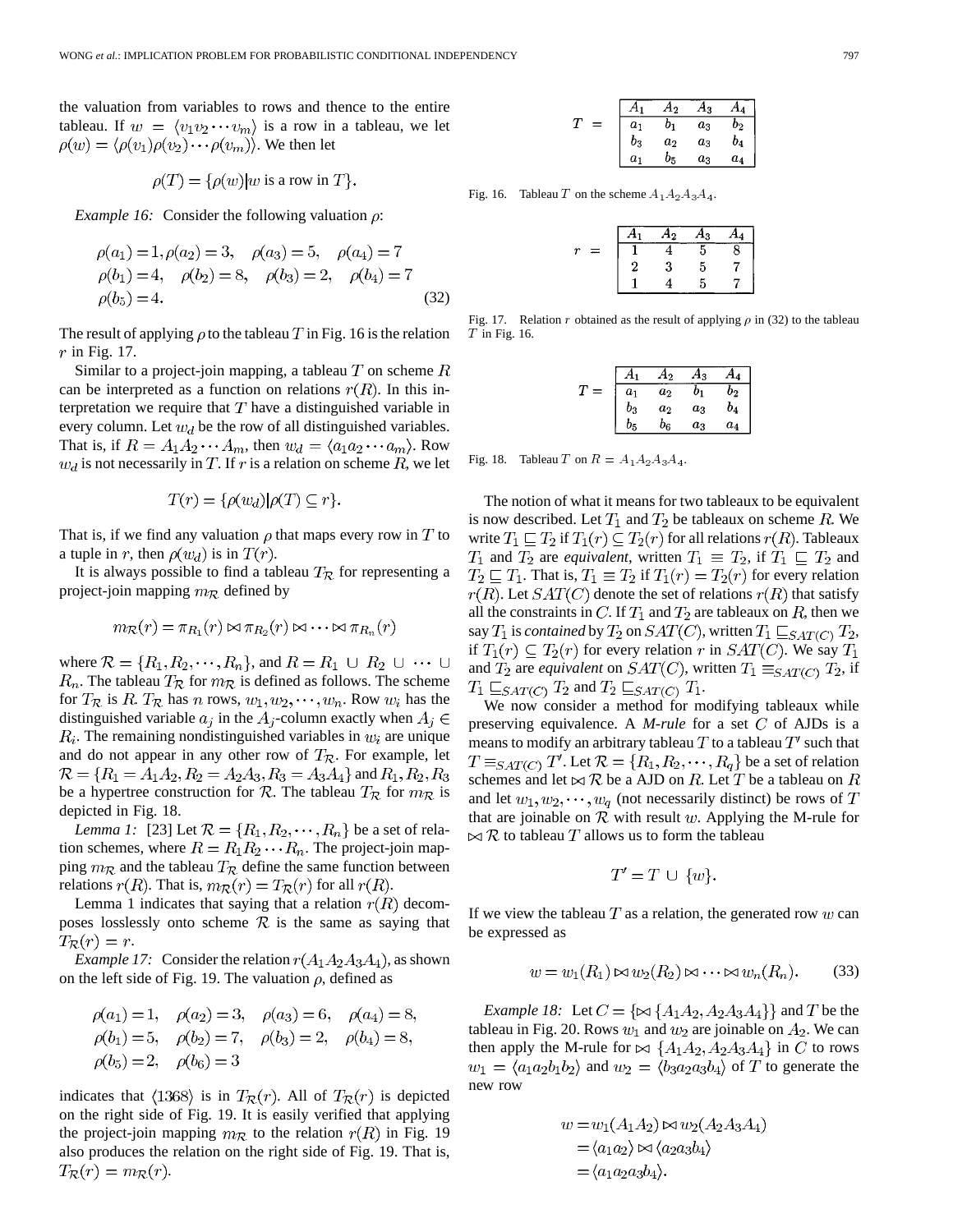| A۰                        | $A_3$ |   | A2<br>Aı.               | A3             |  |
|---------------------------|-------|---|-------------------------|----------------|--|
| $\overline{\phantom{a}3}$ | 5     |   | $\overline{\mathbf{3}}$ | $\overline{5}$ |  |
|                           |       |   |                         |                |  |
| $\mathbf{Q}$              |       |   |                         |                |  |
|                           |       | ç |                         |                |  |
|                           |       |   |                         |                |  |

Fig. 19. Relation  $r(A_1 A_2 A_3 A_4)$  on the left. On the right, the relation  $T(r)$ , where  $T$  is the tableau in Fig. 18.

Tableau  $T' = T \cup \{w\}$  in Fig. 21 is the result of this application. Even though rows  $w = \langle a_1 a_2 a_3 b_4 \rangle$  and  $w_3 = \langle b_5 b_6 a_3 a_4 \rangle$ are joinable on  $A_3$ , we cannot construct the new row  $\langle a_1 a_2 a_3 a_4 \rangle$ since no M-rule exists in C which applies to attribute  $A_3$ .

It is worth mentioning that M-rule is also applicable to MVDs since MVD is a special case of AJD.

*Theorem 2:* [23] Let  $\mathcal{R} = \{R_1, R_2, \dots, R_q\}$  and  $T'$  be the result of applying the M-rule for  $\bowtie$  R to tableau T. Tableaux T and  $T'$  are equivalent on  $SAT(\bowtie R)$ .

The *chase* algorithm can now be described. Given  $T$  and  $C$ , apply the M-rules associated with the AJDs in  $C$ , *until no further change is possible*. The resulting tableau, written *chase*  $_C(T)$ , is equivalent to T on all relations in  $SAT(C)$ , i.e., chase , and chase considered as a relation is in  $SAT(C)$ .

*Theorem 3:* [23]  $C \models \Join \mathcal{R}$  if and only if  $chase \text{ }_C(T_{\mathcal{R}})$  contains the row of all distinguished variables.

Theorem 3 states that the chase algorithm is equivalent to logical implication. We illustrate Theorem 3 with the following example.

*Example 19:* Suppose we wish to test the implication problem  $C \models c$  on scheme  $R = A_1A_2A_3A_4$ , where  $C = \{A_2 \rightarrow A_1, A_3 \rightarrow A_4\}$  is a set of MVDs and  $c \implies \{A_1A_2, A_2A_3, A_3A_4\}$  is an AJD. We construct the initial tableau  $T_{\mathcal{R}}$  in Fig. 18 according to the database scheme  $\mathcal R$  defined by c. Rows  $w_1$  and  $w_2$  are joinable on  $A_2$ . We can then apply the M-rule for  $A_2 \rightarrow A_1$  in C to rows  $w_1 = \langle a_1 a_2 b_1 b_2 \rangle$  and  $w_2 = \langle b_3 a_2 a_3 b_4 \rangle$  of  $T_{\mathcal{R}}$  to generate the new row

$$
w_4 = w_1(A_1A_2) \bowtie w_2(A_2A_3A_4)
$$
  
=  $\langle a_1a_2a_3b_4 \rangle$ .

Tableau  $T_{\mathcal{R}} \cup \{w_4\}$  is depicted in Fig. 21. Similarly, rows  $w_4$  and  $w_3$  are joinable on  $A_3$ . We can then apply the M-rule for  $A_3 \rightarrow A_4$  in C to rows  $w_4 = \langle a_1 a_2 a_3 b_4 \rangle$  and  $w_3 =$  $\langle b_5b_6a_3a_4 \rangle$  to generate the new row

$$
w_d = w_4(A_1A_2A_3) \bowtie w_3(A_3A_4)
$$
  
=  $\langle a_1a_2a_3a_4 \rangle$ 

as shown in Fig. 22. Row  $w_d$  is the row of all distinguished variables. By Theorem 3,  $C$  logically implies  $c$ . That is, any relation that satisfies the MVDs in  $C$  must also satisfy the AJD  $\overline{c}$ .

It should be noted that the resulting tableau in the chase algorithm is *unique* regardless of the order in which the M-rules were applied.

|          | 42    | Αз                 |         |
|----------|-------|--------------------|---------|
| $a_1$    | $a_2$ | 01                 | 02      |
| $_{b_3}$ | $a_2$ | $a_3$              | $b_4$   |
| D5       | 96    | $\scriptstyle a_3$ | $a_{4}$ |

Fig. 20. Tableau T on  $R = A_1 A_2 A_3 A_4$ .

|                    | 12    | -3      |                |
|--------------------|-------|---------|----------------|
| $\boldsymbol{a}_1$ | $a_2$ |         | 02             |
| $b_{3}$            | $a_2$ | $a_3\,$ | b <sub>4</sub> |
| b5                 | $b_6$ | $a_3$   | $a_4$          |
| $a_1$              | $a_2$ | $a_3$   | bл             |

Fig. 21. Tableau  $T' = T \cup \{ \langle a_1 a_2 a_3 b_4 \rangle \}$ , where T is the tableau in Fig. 20.

|                        |                | $\cdot$        | ⁄13            | A              |
|------------------------|----------------|----------------|----------------|----------------|
| $T_{\mathcal{R}}$<br>= | a <sub>1</sub> | $a_2$          | b <sub>1</sub> | b <sub>2</sub> |
|                        | $b_3$          | $a_2$          | $a_3$          | $b_4$          |
|                        | $_{b_5}$       | $b_6$          | $a_3$          | $a_4$          |
|                        | a <sub>1</sub> | $a_2$          | $a_3$          | $b_4$          |
|                        | $a_1$          | a <sub>2</sub> | $a_3$          | $a_4$          |

Fig. 22. Since  $T_{\mathcal{R}}$  satisfies the MVD  $A_3 \rightarrow A_4$  in C, by definition, rows  $w_4$  and  $w_3$  being joinable on  $A_3$  imply that row  $w_d = \langle a_1 a_2 a_3 a_4 \rangle$  is also in  $T_{\mathcal{R}}$ .

*Theorem 4:* [23] The chase computation for a set of AJDs is a *finite Church-Rosser* replacement system. Therefore,  $chase_C(T_{\mathcal{R}})$  is always a singleton set.

This completes the review of the implication problem for relational data dependencies.

#### *B. Nonembedded Probabilistic Conditional Independency*

We now turn our attention to the class of nonembedded probabilistic conditional independency (BMVD) in the pair (BMVD, MVD). As in the MVD case, we will consider both the axiomatic and nonaxiomatic methods to solve the implication problem for the BMVD class of probabilistic dependencies. However, we first show an immediate relationship between the inference of BMVDs and that of MVDs.

*Lemma 2:* Let  $C$  be a set of BMVDs on  $R$  and  $c$  a single BMVD on  $R$ . Then

$$
C \models c \Longrightarrow C \models c,
$$

where  $C = \{X \rightarrow Y | X \Rightarrow Y \in \mathbf{C}\}\$ is the set of MVDs corresponding to the BMVDs in  $C$ , and  $c$  is the MVD corresponding to the BMVD  $c$ .

*Proof:* Suppose  $C \models c$ . We will prove the claim by contradiction. That is, suppose that  $C \not\models c$ . By definition, there exists a relation  $r(R)$  such that  $r(R)$  satisfies all of the MVDs in C, but  $r(R)$  does not satisfy the MVD c. Let k denote the number of tuples in  $r(R)$ . We construct a probabilistic relation  $r(R)$  from  $r(R)$  by appending the attribute  $A_p$ . For each of the k tuples in  $r(R)$ , set  $t(A_p) = 1/k$ . Thus,  $r(R)$  represents a *uniform* distribution. In the uniform case [25], [42],  $r(R)$  satisfies C if and only if  $r(R)$  satisfies C. Again using the uniform case,  $r(R)$  does not satisfy c since  $r(R)$  does not satisfy c. By definition, C does not logically imply c, namely,  $C \not\models c$ . A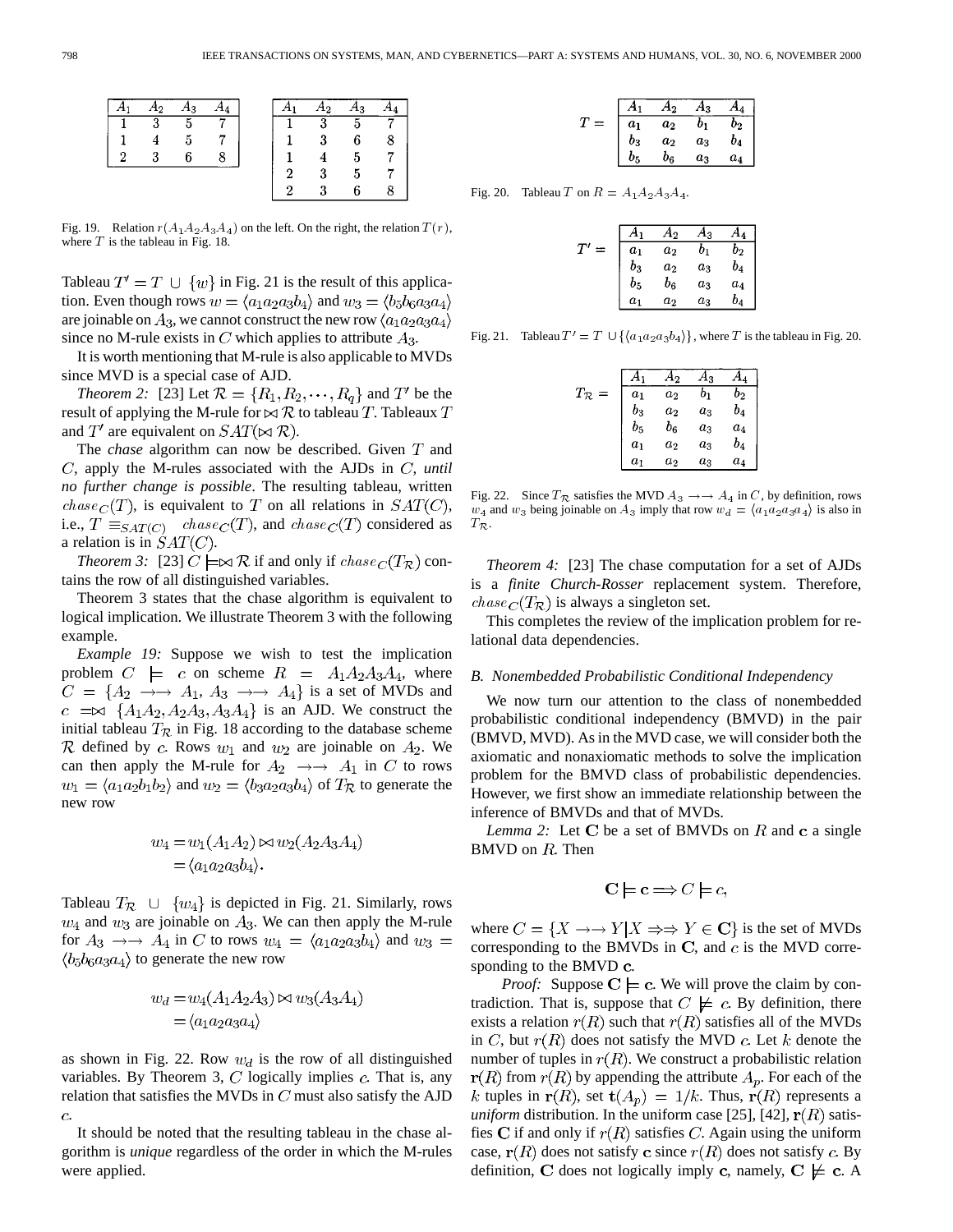contradiction to the initial assumption that  $C \models c$ . Therefore,  $C \models c$ 

With respect to the pair (BMVD,MVD) of *nonembedded* dependencies, Lemma 2 indicates that the statement

$$
C \models c \Longrightarrow C \models c
$$

is a *tautology*. We now consider ways to solve the implication problem  $C \models c$ .

*1) BMVD Axiomatization:* It can be easily shown that the following inference axioms for BMVDs are *sound*:

- (*BM*1) If  $Y \subseteq X$ , then  $X \Rightarrow Y$ .
- $(BM2)$  If  $X \Rightarrow Y$  and  $Y \Rightarrow Z$ , then  $X \Rightarrow Z Y$ .
- $(BM3)$  If  $X \Rightarrow Y$ , and  $X \Rightarrow Z$ , then  $X \Rightarrow YZ$ .
- $(BM4)$  If  $X \Rightarrow Y$  and  $X \Rightarrow Z$ , then  $X \Rightarrow Y \cap Z$ ,  $X \Rightarrow Y - Z$
- $(BM5)$  If  $X \Rightarrow Y$ , then  $XZ \Rightarrow Y$ .
- $(BM6)$  If  $X \Rightarrow Y$  and  $YW \Rightarrow Z$ , then  $XW \Rightarrow Z - (YW)$ .
- (*BMT*) If  $X \Rightarrow Y$ , then  $X \Rightarrow R (XY)$ .

Axiom (BM1) holds trivially for any relation  $r(R)$  with  $XY \subseteq R$ . We now show that axiom (BM2) is sound. Recall that

$$
X \Rightarrow Y \Longleftrightarrow X \Rightarrow Y - X.
$$

Thus, without loss of generality, let  $R = XYZW$ , where  $X, Y, Z$  and W are pairwise disjoint. By definition, the BMVDs  $X \Rightarrow Y$  and  $Y \Rightarrow Z$  mean

$$
p(XYZW) = \frac{p(XY) \cdot p(XZW)}{p(X)}\tag{34}
$$

and

$$
p(XYZW) = \frac{p(YZ) \cdot p(XYW)}{p(Y)}\tag{35}
$$

respectively. Computing the marginal distribution  $p(XYZ)$ from both (34) and (35), we respectively obtain

$$
p(XYZ) = \frac{p(XY) \cdot p(XZ)}{p(X)}
$$
\n(36)

and

$$
p(XYZ) = \frac{p(YZ) \cdot p(XY)}{p(Y)}.\tag{37}
$$

By  $(36)$  and  $(37)$  we have

$$
\frac{p(XZ)}{p(X)} = \frac{p(YZ)}{p(Y)}.\t(38)
$$

By  $(38)$  and  $(35)$ , we obtain

$$
p(XYZW) = \frac{p(XZ) \cdot p(XYW)}{p(X)}.\tag{39}
$$

Equation (39) is the definition of the BMVD  $X \Rightarrow Z$ . The other axioms can be shown sound in a similar fashion.

Note that there is a one-to-one correspondence between the above inference rules for BMVDs and those MVD inference axioms (M1)–(M7) in Theorem 1. Since the BMVD axioms (BM1)–(BM7) are *sound*, it can immediately be shown that the implication problems coincide in the pair (BMVD,MVD).

*Theorem 5:* Given the *complete* axiomatization (M1)–(M7) for the MVD class. Then

$$
\mathbf{C} \models \mathbf{c} \Longleftrightarrow C \models c
$$

where C is a set of BMVDs,  $C = \{X \rightarrow Y | X \Rightarrow Y \in \mathbf{C}\}\$ is the corresponding set of MVDs, and  $c$  is the MVD corresponding to a BMVD c.

*Proof:*  $(\Rightarrow)$  Holds by Lemma 2.

 $(\Leftarrow)$  Let  $C \models c$ . By Theorem 1,  $C \models c$  implies that  $C \models c$ . That is, there exists a derivation sequence  $s$  of the MVD  $c$  by applying the MVD axioms to the MVDs in  $C$ . On the other hand, each MVD axiom has a corresponding BMVD axiom. This means there exists a derivation sequence  $s$  of the BMVD  $c$ using the BMVDs axioms on the BMVDs in  $C$ , which parallels the derivation sequence s of the MVD c. That is,  $C \vdash c$ . Since the BMVD axioms are sound,  $C \vdash c$  implies that  $C \models c$ .

Theorem 5 indicates that the implication problems coincide in the pair (BMVD,MVD), as indicated in Fig. 1. The following result is an immediate consequence and is stated without proof.

*Corollary 1:* The axioms (BM1)–(BM7) are both *sound* and *complete* for the class of nonembedded probabilistic conditional independency.

By Corollary 1, it is not surprising then that Geiger and Pearl [13] showed that their alternative complete axioms for BMVDs were also complete for MVDs.

The main point of this section is to foster the notion that the Bayesian database model is intrinsically related to the standard relational database model. For example, by examining the implication problem for BMVD in terms of MVD, it is clear and immediate that the implication problems coincide in the pair (BMVD,MVD).

*2) A Nonaxiomatic Method:* We now present a *nonaxiomatic* method for testing the implication problem for nonembedded probabilistic conditional independencies. The standard chase algorithm can be modified for such a purpose by appropriately defining the manipulation of tableaux. However, we will then demonstrate that such a generalization is not necessary.

We briefly outline how a probabilistic chase can be formulated. A more complete description is given in [41]. The standard tableau T on a set of attributes  $R = A_1 A_2 \cdots A_m$ is augmented with attribute  $A_p$ . Each traditional row  $w = \langle a_1 a_2 \cdots a_m \rangle$  is appended with probability symbol  $p(a_1, a_2, \dots, a_m)$ . That is, a probabilistic tableau **T** contains rows  $\mathbf{w} = \langle w, p(w) \rangle$ . In testing whether  $\mathbf{C} \models \mathbf{c}$ , we construct the initial tableau  $\mathbf{T}_{\mathcal{R}}$  in the same fashion as in testing  $C \models c$ , where C and c are the corresponding MVDs, and  $\mathcal{R}$  is the acyclic hypergraph corresponding to  $\bf{c}$  (and  $\bf{c}$ ).

We now consider a method to modify probabilistic tableaux. We generalize the notion of M-rule for a MVD  $X \rightarrow Y$  as follows. Let **T** be a probabilistic tableau on  $XYZ, X \Rightarrow Y$  a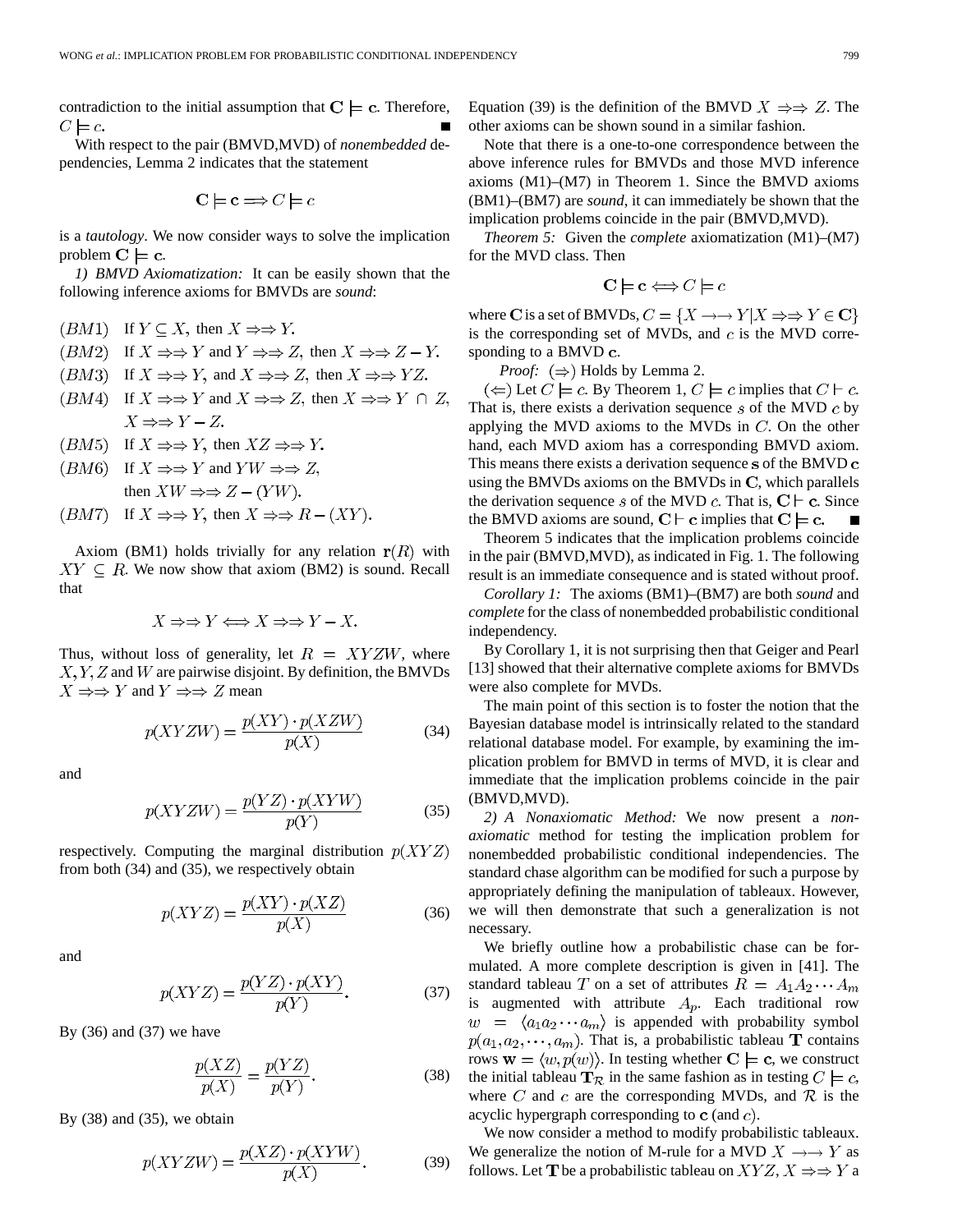BMVD in a given set C of BMVDs, and  $w_1, w_2$  be two *joinable* rows on X. A *B-rule* rule for the BMVD  $X \Rightarrow Y$  is a means to add the new row  $\mathbf{w} = \langle w, p(w) \rangle$  to **T**, where w is defined in the usual sense according the M-rule for the corresponding MVD  $X \rightarrow Y$ , and the probability symbol  $p(w)$  is defined as

$$
p(w) = \frac{p(w_1(XY)) \cdot p(w_2(XZ))}{p(w_1(X))}.
$$
 (40)

*Example 20:* Let  $C = \{A_2 \implies A_1, A_3 \implies A_4\}$  and consider the tableau  $T_{\mathcal{R}}$  at the top of Fig. 23. It can be seen that rows

$$
\mathbf{w}_1 = \langle a_1 a_2 b_1 b_2 p(a_1 a_2 b_1 b_2) \rangle
$$

and

$$
\mathbf{w}_2 = \langle b_3 a_2 a_3 b_4 p (b_3 a_2 a_3 b_4) \rangle
$$

are joinable on  $A_2$ . We can then apply the B-rule for the BMVD  $A_2 \implies A_1$  in C to generate a new row  $\mathbf{w}_4 = \langle a_1, a_2, a_3, b_4, p(a_1, a_2, a_3, b_4) \rangle$ , where by (40)

$$
p(a_1, a_2, a_3, b_4) = \frac{p(a_1a_2) \cdot p(a_2a_3b_4)}{p(a_2)}.
$$

The new row  $w_4$  is added to  $\mathbf{T}_{\mathcal{R}}$ , as shown at the top of Fig. 24. Similarly, rows

$$
\mathbf{w}_3 = \langle b_3 b_5 a_3 a_4 p (b_3 b_5 a_3 a_4) \rangle \quad \text{and} \quad
$$

$$
\mathbf{w}_4 = \left\langle a_1 a_2 a_3 b_4 \frac{p (a_1 a_2) p (a_2 a_3 b_4)}{p (a_2)} \right\rangle
$$

are joinable on  $A_3$ . By (40), the B-rule for the BMVD  $A_3 \Rightarrow$  $A_4$  in C can be applied to rows  $w_3$  and  $w_4$  to generate the new row

$$
\mathbf{w}_5 = \left\langle a_1 a_2 a_3 a_4 \frac{p(a_1 a_2) p(a_2 a_3) p(a_3 a_4)}{p(a_2) p(a_3)} \right\rangle.
$$

The tableau  $\mathbf{T}_{\mathcal{R}} \cup \{w_4\} \cup \{w_5\}$  is shown at the top of Fig. 24.

The *probabilistic* chase algorithm is now introduced. Given  **and**  $**C**$ **, apply the B-rules associated with the BMVDs in**  $**C**$ **,** *until no further change is possible*. The resulting tableau, written  $chase \textbf{C}(\textbf{T})$ , is equivalent to  $\textbf{T}$  on all relations in  $SAT(\textbf{C})$ . That is,  $\mathbf{T}(\mathbf{r}) = \text{chase}_{\mathbf{C}}(\mathbf{T})(\mathbf{r})$ , for every probabilistic relation r satisfying every BMVD in C. Furthermore, chase  $C(T)$  considered as a relation is in  $SAT(\mathbf{C})$ . The next result indicates that the probabilistic chase algorithm is a *nonaxiomatic* method for testing the implication problem for the BMVD class.

*Theorem 6:* Let **C** be a set of BMVDs on  $R = A_1 A_2 \cdots A_m$ , and c be the BMVD  $X \Rightarrow Y$  on R. Then

$$
\mathbf{C} \models \mathbf{c} \Longleftrightarrow \mathbf{w}_d \text{ is a row in } \mathit{chase}_{\mathbf{C}}(\mathbf{T}_{\mathcal{R}})
$$

where  $\mathcal{R} = \{XY, XZ\}$  is the acyclic hypergraph corresponding to c, and  $w_d$  is defined as

$$
\mathbf{w}_d = \left\langle a_1 a_2 \cdots a_m p(a_1, a_2, \cdots, a_m) = \frac{p(xy) \cdot p(xz)}{p(x)} \right\rangle.
$$

*Proof:*  $(\Rightarrow)$  We first show that the row of all distinguished variables  $\langle a_1 a_2 \cdots a_m p(a_1, a_2, \cdots, a_m) \rangle$  must appear in chase  $C(T_{\mathcal{R}})$ . Given  $C \models c$ . By contradiction, suppose that the row  $\langle a_1 a_2 \cdots a_m p(a_1, a_2, \cdots, a_m) \rangle$  does not appear in chase  $c(\mathbf{T}_{\mathcal{R}})$ . This means that the B-rules corresponding to the BMVDs in  $C$  cannot be applied to the joinable rows

|                          |                   |                |                | Α3    |       |       |                              |
|--------------------------|-------------------|----------------|----------------|-------|-------|-------|------------------------------|
| $\mathbf{T}_\mathcal{R}$ |                   | a <sub>1</sub> | a <sub>2</sub> |       | $b_2$ |       | $p(a_1a_2b_1\overline{b_2})$ |
|                          |                   | $b_3$          | $a_2$          | $a_3$ | $b_4$ |       | $p(b_3a_2a_3b_4)$            |
|                          |                   | $b_5$          | $b_6$          | $a_3$ | $a_4$ |       | $p(b_5b_6a_3a_4)$            |
|                          |                   |                |                |       |       |       |                              |
|                          |                   |                |                | 42    | Αз    |       |                              |
|                          | $T_{\mathcal{R}}$ |                | a <sub>1</sub> | $a_2$ |       | b2    |                              |
|                          |                   |                | $b_3$          | $a_2$ | $a_3$ | b4    |                              |
|                          |                   |                | b.             | $b_6$ | $a_3$ | $a_4$ |                              |

Fig. 23. Initial tableau  $T_R$  constructed according to the BAJD c =  $\otimes$ {A<sub>1</sub>A<sub>2</sub>,A<sub>2</sub>A<sub>3</sub>,A<sub>3</sub>A<sub>4</sub>} is shown at the top of the figure. (The initial tableau  $T_R$  constructed according to the AJD  $c = \Join \{A_1 A_2, A_2 A_3, A_3 A_4\}$ is shown on the bottom.)

| $\overline{A}_1$   | $A_2$              | $A_3$          | $A_4$              |       | $A_p$                                           |  |
|--------------------|--------------------|----------------|--------------------|-------|-------------------------------------------------|--|
| $\boldsymbol{a}_1$ | $\boldsymbol{a}_2$ | $_{b_1}$       | $b_2$              |       | $p(a_1a_2b_1b_2)$                               |  |
| $b_3$              | $a_2$              | $a_3$          | $b_4$              |       | $p(b_3a_2a_3b_4)$                               |  |
| $b_{5}$            | $b_6$              | $a_3$          | $a_4$              |       | $p(b_5b_6a_3a_4)$                               |  |
| a <sub>1</sub>     | $\boldsymbol{a}_2$ | $a_3$          | $b_4$              |       | $p(a_1a_2)p(a_2a_3b_4)$<br>$p(a_2)$             |  |
| $\boldsymbol{a}_1$ | $\boldsymbol{a}_2$ | $a_3$          | $\boldsymbol{a_4}$ |       | $p(a_1a_2)p(a_2a_3)p(a_3a_4)$<br>$p(a_2)p(a_3)$ |  |
|                    |                    |                |                    |       |                                                 |  |
|                    |                    | $A_1$          | $A_2$              | $A_3$ | $A_4$                                           |  |
|                    |                    |                |                    |       |                                                 |  |
|                    | $w_1$              | a <sub>1</sub> | a <sub>2</sub>     | $b_1$ | $b_{2}$                                         |  |
|                    | $w_2$              | $b_3$          | $a_2$              | $a_3$ | $b_4$                                           |  |
|                    | $w_3$              | $b_5$          | $b_6$              | $a_3$ | $a_4$                                           |  |
|                    | $w_4$              | $a_1$          | $a_2$              | $a_3$ | $b_4$                                           |  |

Fig. 24. Tableaux obtained by adding the new rows  $w_4$  and  $w_5$  is shown on the top of the figure. (The standard use of the corresponding M-rules is shown on the bottom.)

to generate the row  $\langle a_1 a_2 \cdots a_m p(a_1, a_2, \cdots, a_m) \rangle$ . This implies that the M-rules corresponding to the MVDs in  $C = \{V \rightarrow W | V \Rightarrow W \in \mathbf{C}\}\$  cannot be applied to the joinable rows in  $T_{\mathcal{R}}$  to generate the row  $\langle a_1 a_2 \cdots a_m \rangle$  of all distinguished variables, where  $c$  is the MVD corresponding to the BMVD c. By Theorem 3, the row  $\langle a_1 a_2 \cdots a_m \rangle$  not appearing in  $chase_C(T_{\mathcal{R}})$  means that  $C \not\models c$ , where  $chase_C(T_{\mathcal{R}})$ is the result of chasing c under C. By Theorem 5,  $C \not\models c$ implies that  $C \not\models c$ . A contradiction. Therefore, the row  $\langle a_1 a_2 \cdots a_m p(a_1, a_2, \cdots, a_m) \rangle$  must appear in  $\text{chase}_{\mathbf{C}}(\mathbf{T}_{\mathcal{R}})$ .

We now show that  $p(a_1, a_2, \dots, a_m)$  can be factorized as desired. By contradiction, suppose that

$$
p(a_1, a_2, \cdots, a_m) \neq \frac{p(xy) \cdot p(xz)}{p(x)}
$$

This means that  $chase \textbf{C}(\textbf{T}_\mathcal{R})$ , considered as a probabilistic relation, satisfies the BMVDs in C but does not satisfy the BMVD c. By definition,  $C \not\models c$ . A contradiction. Therefore,

$$
p(a_1, a_2, \cdots, a_m) = \frac{p(xy) \cdot p(xz)}{p(x)}
$$

(  $\Leftarrow$  Given the row  $\langle a_1 a_2 \cdots a_m p(a_1, a_2, \cdots, a_m) \rangle$  appears in  $chase \textbf{C}(\textbf{T}_{\mathcal{R}})$ . This means that the B-rules corresponding to the BMVDs in C can be applied to  $T_{\mathcal{R}}$  to generate the row  $\langle a_1 a_2 \cdots a_m p(a_1, a_2, \cdots, a_m) \rangle$ . This implies that the M-rules corresponding to the MVDs in  $C = \{V \rightarrow W | V \Rightarrow W \in$  $\mathbf{C}$  can be applied to the joinable rows in  $T_{\mathcal{R}}$  to generate the row  $\langle a_1 a_2 \cdots a_m \rangle$  of all distinguished variables, where c is the MVD corresponding to the BMVD c. By Theorem 3, the row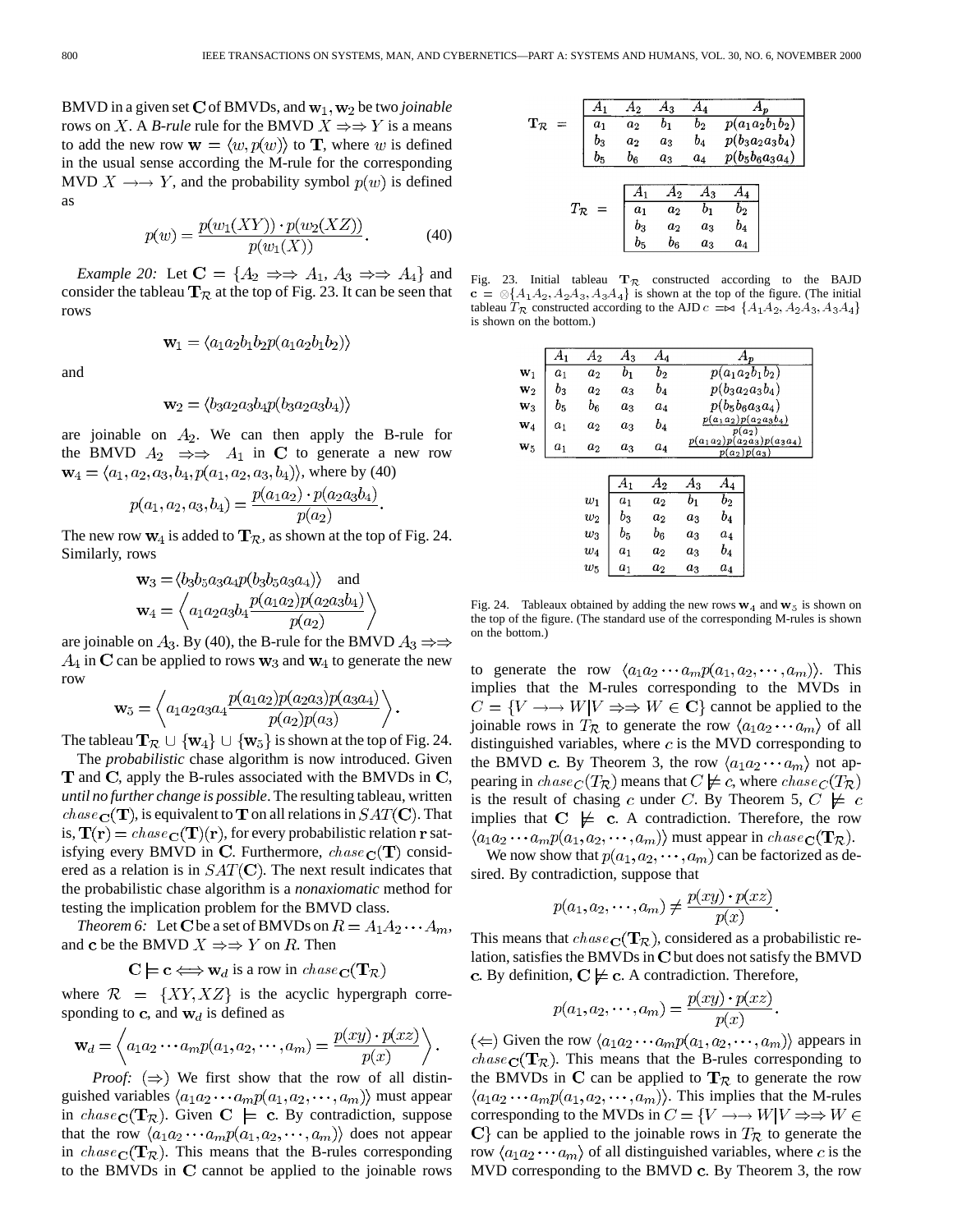$\langle a_1 a_2 \cdots a_m \rangle$  appearing in  $chase_C(T_{\mathcal{R}})$  means that  $C \models c$ , where  $chase_C(T_{\mathcal{R}})$  is the result of chasing c under C. By Theorem 5,  $C \models c$  implies that  $C \models c$ .

Theorem 6 indicates that  $C \models c$  if and only if the row of all distinguished variables appears in  $chase_{\mathbf{C}}(\mathbf{T}_{\mathcal{R}})$ , i.e.,  $p(a_1, a_2, \dots, a_m)$  can always be factorized according to the BMVD being tested.

As promised, we now show that developing a probabilistic chase algorithm for the Bayesian network model is not necessary because of the intrinsic relationship between the Bayesian and relational database models.

*Theorem 7:* Let **C** be a set of BMVDs on  $R = A_1 A_2 \cdots A_m$ , and  $\bf c$  be a single BMVD on  $R$ . Then

 $\mathbf{C} \models \mathbf{c} \Longleftrightarrow \langle a_1 a_2 \cdots a_m \rangle$  is a row in  $chase_C(T_{\mathcal{R}}),$ 

where  $C = \{X \rightarrow Y | X \Rightarrow Y \in \mathbf{C}\}\$ is the set of MVDs corresponding to C,  $c$  is the MVD corresponding to  $c$ , and chase  $c(T_{\mathcal{R}})$  is the result of chasing c under C.

*Proof:* By Theorem 5,

$$
\mathbf{C} \models \mathbf{c} \Longleftrightarrow C \models c.
$$

By Theorem 3,

$$
C \models c \iff \langle a_1 a_2 \cdots a_m \rangle
$$
 is a row in  $chase_C(T_{\mathcal{R}})$ .

The claim follows immediately.

Theorem 7 indicates that the standard chase algorithm, developed for testing the implication of *data* dependencies, can in fact be used to test the implication of nonembedded probabilistic conditional independency.

#### *C. Conflict-Free Nonembedded Dependency*

In this section, we examine the pair (conflict-free BMVD, conflict-free MVD). Recall that conflict-free BMVD is a subclass within the BMVD class. Similarly, conflict-free MVD is a subclass of MVD. Since we have already shown that the implication problems coincide in the pair (BMVD, MVD), obviously the implication problems coincide in the pair (conflict-free BMVD, conflict-free MVD) as mentioned in [26]. However, here we would like to take this opportunity to show that every conflict-free set C of BMVDs is *equivalent* to a Bayesian acyclic-join dependency (BAJD),  $\otimes \mathcal{R}$ . That is, whenever any probabilistic relation satisfies all the BMVDs in C, then it also satisfies the BAJD  $\otimes \mathcal{R}$ , and vice versa.

*Theorem 8:* Let C denote a conflict-free set of BMVDs. Let  $C = \{X \rightarrow Y | X \Rightarrow Y \in \mathbf{C}\}\$ be the conflict-free set of MVDs corresponding to C. Then C and  $C$  have the same perfect-map  $\mathcal{R}$ .

*Proof:* The same separation method is used to infer both BMVDs and MVDs from acyclic hypergraphs. Therefore, for any given acyclic hypergraph  $R$ , the BMVD  $X \Rightarrow Y$  can be inferred from  $\mathcal R$  if and only if the corresponding MVD  $X \rightarrow \rightarrow$ Y can be inferred from R. Let  $\mathcal{R}_1$  be the acyclic hypergraph which is a perfect-map of the conflict-free set  $C$  of BMVDs. Let  $\mathcal{R}_2$  the perfect-map of C. We need to show that  $\mathcal{R}_1$  and  $\mathcal{R}_2$ denote the same acyclic hypergraph. Since a conflict-free set of MVDs has a unique perfect-map [4], it suffices to show that  $\mathcal{R}_1$ is a perfect-map of the set  $C$  of MVDs.

Suppose  $C \models X \rightarrow Y$ . By Theorem 5,  $C \models c$  if and only if  $C \models c$ . Thus,  $C \models X \Rightarrow Y$ . Since  $\mathcal{R}_1$  is a perfect-map of C,  $X \Rightarrow Y$  can be inferred from  $\mathcal{R}_1$  using the separation method. By the above observation, this means that the MVD  $X \longrightarrow Y$  can be inferred from  $\mathcal{R}_1$ .

Suppose the MVD  $X \rightarrow Y$  can be inferred from  $\mathcal{R}_1$  using the separation method. By the above observation, this means that the BMVD  $X \Rightarrow Y$  can be inferred from  $\mathcal{R}_1$ . Since  $\mathcal{R}_1$ is a perfect-map of C,  $C \models X \Rightarrow Y$ . By Theorem 5, this implies that  $C \models X \rightarrow Y$ .

Theorem 8 indicates that every conflict-free set of nonembedded probabilistic dependencies is equivalent to a Bayesian acyclic join dependency.

#### VI. EMBEDDED DEPENDENCIES

We now examine the implication problem for *embedded* dependencies. As shown in Fig. 1, the class of conflict-free BEMVD is a subclass of BEMVD, and conflict-free EMVD is a subclass of EMVD. We choose to first discuss the pair (conflict-free BEMVD, conflict-free EMVD) since the implication problems for these two classes are *solvable*. We then conclude our discussion by looking at the implication problem for the pair (BEMVD, EMVD) which represent the general classes of probabilistic conditional independency and embedded multivalued dependency.

#### *A. Conflict-Free Embedded Dependencies*

Here we study the implication problem for the pair (conflict-free BEMVD, conflict-free EMVD). We begin with the conflict-free BEMVD class.

The class of conflict-free BEMVDs plays a key role in the design of Bayesian networks. Recall that a set of BEMVDs is *conflict-free* if they can be faithfully represented by a *single* DAG. We can use the *d-separation* method [31] to infer BE-MVDs from a DAG. One desirable property of the conflict-free BEMVD class is that every conflict-free set of BEMVDs has a DAG as its *perfect-map*.

The class of conflict-free BEMVD is a *special case* of the general BEMVD class, as shown in Fig. 1. This special class of probabilistic dependencies has a complete axiomatization.

*Theorem 9:* [31] The class of *conflict-free BEMVD* has a *complete* axiomatization. Let  $X, Y, Z, W$  be pairwise disjoint subsets of R such that  $XYZW = R$ .

- (BE1) If  $X \Rightarrow Y$  then  $X \Rightarrow ZW$ ,
- (BE2) If  $X \Rightarrow YW|Z$ , then  $X \Rightarrow Y|Z$ ,
- (BE3) If  $X \Rightarrow YZ$ , then  $XZ \Rightarrow Y$ ,
- (BE4) If  $X \Rightarrow Y|Z$  and  $XZ \Rightarrow Y$ , then  $X \Rightarrow Y$ .

The axioms (BE1)–(BE4) are respectively called *symmetry*, *decomposition*, *weak union*, and *contraction*. Clearly, Theorem 9 indicates that the implication problem for the conflict-free BEMVD class is solvable.

We now turn our attention to the other class of dependency in the pair (conflict-free BEMVD, conflict-free EMVD), namely, conflict-free EMVD. In order to solve the implication problem for the class of *conflict-free* EMVD, we again use the method of drawing a one-to-one correspondence between the classes of conflict-free BEMVD and conflict-free EMVD.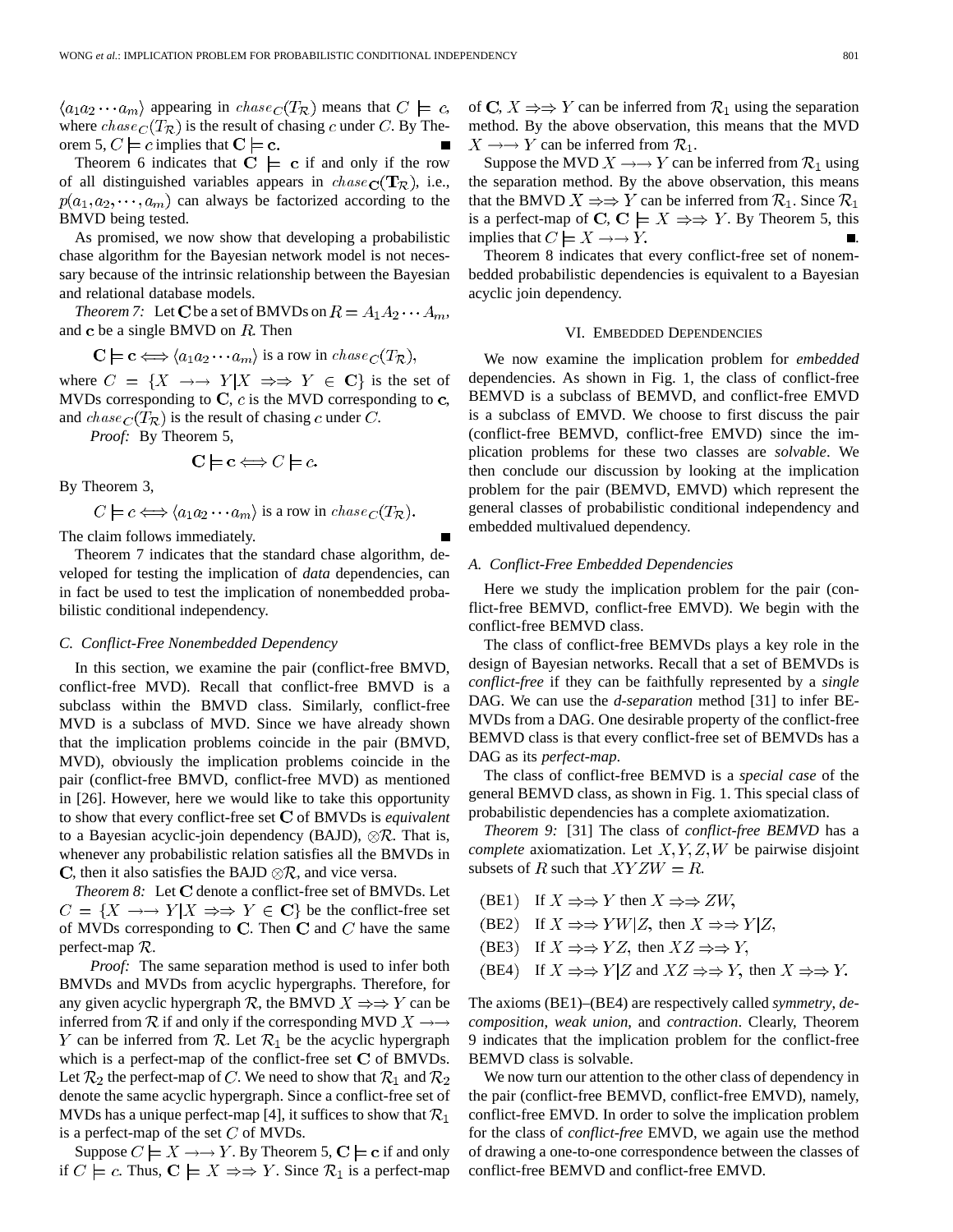It is known that the following EMVD inference axioms are sound [3], [38], where  $X, Y, Z, W$  be pairwise disjoint subsets of R such that  $XYZW = R$ .

- (E1) If  $X \rightarrow Y$ , then  $X \rightarrow ZW$ .
- (E2) If  $X \rightarrow YW|Z$ , then  $X \rightarrow Y|Z$ ,
- (E3) If  $X \rightarrow YZ$ , then  $XZ \rightarrow Y$ ,
- (E4) If  $X \to Y|Z$  and  $XZ \to Y$ , then  $X \to Y$ .

*Theorem 10:* Given the *complete* axiomatization (BE1)–(BE4) for the CF-BEMVD class. Then

$$
C \models c \Longrightarrow C \models c
$$

where C is a conflict-free set of EMVDs,  $C = \{X \rightarrow \rightarrow \}$  $Y|Z|X \Rightarrow Y|Z \in \mathbf{C}$  is the corresponding conflict-free set of BEMVDs, and  $c$  is the EMVD corresponding to the BEMVD c.

*Proof:* Suppose that  $C \models c$ . By Theorem 9,  $C \models c$  implies that  $C \vdash c$ . That is, there exists a derivation sequence  $s = (s_1, s_2, \dots, c)$  of the BEMVD c from the conflict-free set  $C$  of BEMVDs using the inference axioms (BE1)–(BE4). The above discussion demonstrates that the corresponding inference axioms (E1)–(E4) are *sound* for deriving new EMVDs. This means that there is a derivation sequence  $s = (s_1, s_2, \dots, c)$ of the EMVD  $c$  from the conflict-free set  $C$  of EMVDs using the inference axioms  $(E1)$ - $(E4)$ , such that s parallels s. That is,  $C \vdash c$ . We obtain our desired result since  $C \vdash c$  implies that  $C \models c$ 

Theorem 10 indicates that

$$
C \models c \Longrightarrow C \models c
$$

holds in the pair (conflict-free BEMVD, conflict-free EMVD). Conversely, we want to know whether

$$
\mathbf{C} \models \mathbf{c} \Longleftarrow C \models c,
$$

is also true for this pair of dependencies. It was shown that there exists a complete axiomatization for conflict-free EMVDs [31].

*Theorem 11:* [31] The axioms (E1)–(E4) are *complete* for the class of *conflict-free* EMVD.

Based on this theorem, the following result is immediate.

*Theorem 12:* Given the complete axiomatization (E1)–(E4) for the CF-EMVD class. Then

$$
\mathbf{C} \models \mathbf{c} \Longleftarrow C \models c
$$

where C is a conflict-free set of BEMVDs,  $C = \{X \Rightarrow \exists \}$  $Y|Z|X \longrightarrow Y|Z \in C$  is the corresponding conflict-free set of EMVDs, and  $\bf{c}$  is the BEMVD corresponding to the EMVD  $\overline{c}$ .

*Proof:* The proof follows from a similar argument given in the Proof of Theorem 10.

The important point to remember is that Theorems 10 and 12 together indicate that

$$
\mathbf{C} \models \mathbf{c} \Longleftrightarrow C \models c \tag{41}
$$

holds for the pair (conflict-free BEMVD, conflict-free EMVD). As already mentioned, the class of conflict-free BEMVDs is the basis for constructing a Bayesian network. However, conflict-free EMVDs have traditionally been ignored in relational databases. The above observation indicates that the special class of *conflict-free* EMVDs is equally useful in the design and implementation of traditional database applications.

#### *B. Embedded Dependencies in General*

The last pair of dependencies we study is (BEMVD, EMVD). All of the previously studied classes of probabilistic dependencies are a subclass of BEMVD (probabilistic conditional independency). Similarly, EMVD is the general class of multivalued dependencies. Before we study BEMVDs, we first examine the implication problem for EMVDs.

*Theorem 13:* [29], [34] The general EMVD class does not have a *finite* complete axiomatization.

The chase algorithm also does *not* solve the implication problem for the EMVD class. If  $C \not\models c$ , then the chase algorithm can continue forever. The reason is that, by definition, a M-rule for an EMVD  $X \rightarrow Y|Z$  in a given set C of EMVDs would only generate a *partial* new row. To modify the chase algorithm for EMVDs, the partial row is padded out with *unique* nondistinguished variables in the remaining attributes. Thus, in using an EMVD the chase adds a new row containing new symbols. This enables further applications of EMVDs in  $C$ , which will add more new rows with new symbols, and this process does not terminate and can continue forever. (With MVDs, on the other hand, a new row consists only of existing symbols meaning that eventually there are no new rows to generate.)

The chase algorithm, however, is a *proof procedure* for implication of EMVDs [12]. This means that if  $C \models c$ , then the row of all distinguished variables will eventually be generated. The generation of the row of all  $as$  can be used as a stopping criterion.

*Example 21:* Suppose we wish to verify that  $C \models c$ , where  $C = \{A_1 \rightarrow A_3 | A_4, A_2 \rightarrow A_3 | A_4, A_3 A_4 \rightarrow A_1 | A_2\}$ and c is the the EMVD  $A_1A_2 \rightarrow A_3$ . The initial tableau  $T_{\mathcal{R}}$ is constructed according to  $c$ , as shown in Fig. 25 (left). We can apply the M-rule corresponding to the EMVD  $A_1 \rightarrow A_3 | A_4$ in C to joinable rows  $w_1 = \langle a_1 a_2 a_3 b_1 \rangle$  and  $w_2 = \langle a_1 a_2 b_2 a_4 \rangle$ to generate the new row  $w_3 = \langle a_1 b_3 a_3 a_4 \rangle$ , as shown in Fig. 25 (right). Similarly, we can apply the M-rule corresponding to the EMVD  $A_2 \rightarrow A_3 | A_4$  in C to joinable rows  $w_1 =$  $\langle a_1 a_2 a_3 b_1 \rangle$  and  $w_2 = \langle a_1 a_2 b_2 a_4 \rangle$  to generate the new row  $w_4 = \langle b_4 a_2 a_3 a_4 \rangle$ , as shown in Fig. 25 (right). Finally, we can obtain the row  $\langle a_1 a_2 a_3 a_4 \rangle$  of all distinguished variables by applying the M-rule corresponding to the MVD  $A_3A_4 \rightarrow \rightarrow$  $A_1|A_2$  in C to joinable rows  $w_3$  and  $w_4$ . Therefore,  $C \models c$ .

For over a decade, considerable effort was put forth in the database research community to show that the implication problem for EMVDs is in fact *unsolvable*. Herrmann [17] recently succeeded in showing this elusive result.

*Theorem 14:* [17] The implication problem for the general EMVD class is *unsolvable*.

Theorem 14 is important since it indicates that *no* method exists for deciding the implication problem for the EMVD class. This concludes our discussion on the EMVD class.

We now study the corresponding class of probabilistic dependencies in the pair (BEMVD, EMVD), namely, the general class of probabilistic conditional independency. Pearl [31] conjectured that the semi-graphoid axioms (BE1)–(BE4) could solve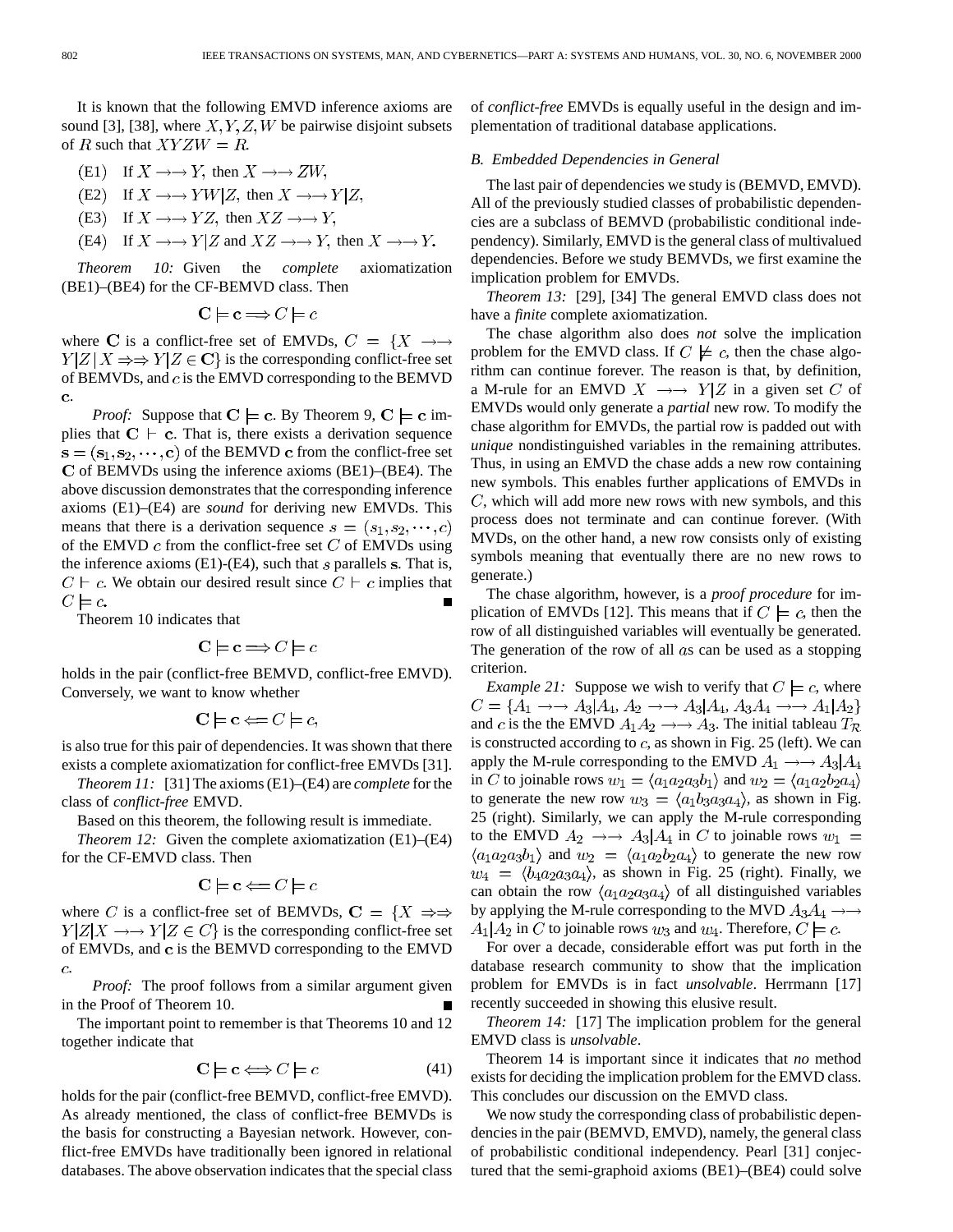|       |       |                   | $A_2 \quad A_3 \quad A_4$ |  | $\overline{A_2}$ $A_3$                                                                                                                                                                      | $A_4$ |
|-------|-------|-------------------|---------------------------|--|---------------------------------------------------------------------------------------------------------------------------------------------------------------------------------------------|-------|
| $a_1$ | $a_2$ | $a_3$             | $\sqrt{b_1}$              |  |                                                                                                                                                                                             |       |
| $a_1$ |       | $a_2$ $b_2$ $a_4$ |                           |  |                                                                                                                                                                                             |       |
|       |       |                   |                           |  |                                                                                                                                                                                             |       |
|       |       |                   |                           |  |                                                                                                                                                                                             |       |
|       |       |                   |                           |  | $\begin{array}{c cccc} w_1 & a_1 & a_2 & a_3 & b_1 \\ w_2 & a_1 & a_2 & b_2 & a_4 \\ w_3 & a_1 & b_3 & a_3 & a_4 \\ w_4 & b_4 & a_2 & a_3 & a_4 \\ w_5 & a_1 & a_2 & a_3 & a_4 \end{array}$ |       |

Fig. 25. On the left, the initial tableau  $T_R$  constructed according to the EMVD c defined as  $A_1 A_2 \rightarrow A_3$ . The row  $\langle a_1 a_2 a_3 a_4 \rangle$  of all distinguished variables appears in  $chase_{\mathbf{C}}(T_{\mathcal{R}})$  indicating  $\dot{C} \models c$ .

the implication problem for probabilistic conditional independency (BEMVD) in general. This conjecture was refuted [37], [46].

*Theorem 15:* [37], [46] BEMVDs do not have a *finite* complete axiomatization.

Theorem 15 indicates that it is not possible to solve the implication problem for the BEMVD class using a finite axiomatization. This result does not rule out the possibility that some alternative method exists for solving this implication problem.

As with the other classes of probabilistic dependencies, we now examine the relationship between  $C \models c$  and  $C \models c$  in the pair (BEMVD,EMVD). The following two examples [37] indicate that the implication problems for EMVD and BEMVD do not coincide.

*Example 22:* Consider the set  $C = \{A_3A_4 \Rightarrow \Rightarrow A_4A_5 \Rightarrow A_5A_6A_7\}$  $A_1|A_2,A_1 \Rightarrow A_3|A_4,A_2 \Rightarrow A_3|A_4,\emptyset \Rightarrow A_1|A_2\}$ of BEMVDs, and c the single BEMVD  $\emptyset \Rightarrow A_3 | A_4$ . In [36], Studeny showed that  $C \models c$ . Now consider the set  $C = \{X \rightarrow Y | Z | X \Rightarrow Y | Z \in \mathbf{C}\}\$  of EMVDs corresponding to the set  $C$  of BEMVDs, and the single EMVD  $\emptyset \rightarrow \rightarrow A_3 | A_4$  corresponding to the BEMVD c. Consider the relation  $r(A_1A_2A_3A_4)$  in Fig. 26. It can be verified that  $r(A_1A_2A_3A_4)$  satisfies all of the EMVDs in C but does not satisfy the EMVD c. That is,  $C \not\models c$ .

Example 22 indicates that

$$
\mathbf{C} \models \mathbf{c} \not\Longrightarrow C \models c. \tag{42}
$$

*Example 23:* Consider the set  $C = \{A_1$  $A_3|A_4, A_2 \rightarrow A_3|A_4, A_3A_4 \rightarrow A_1|A_2$  of EMVDs, and let c be the single EMVD  $A_1A_2 \rightarrow A_3$ . The chase algorithm was used in Example 21 to show that  $C \models c$ . Now consider the corresponding set of BEMVDs  $\mathbf{C} = \{A_1 \Rightarrow A_3 | A_4, A_2 \Rightarrow A_3 | A_4, A_3 A_4 \Rightarrow A_1 | A_2\}$ and c is the BMVD  $A_1A_2 \Rightarrow A_3$ . It is easily verified that relation  $r(A_1A_2A_3A_4)$  in Fig. 27 satisfies all of the BEMVDs in C but does not satisfy the BEMVD c. Therefore,  $C \not\models c$ .

Example 23 indicates that

$$
\mathbf{C} \models \mathbf{c} \not\Leftarrow C \models c. \tag{43}
$$

In the next section, we attempt to answer why the implication problems coincide for some classes but not for others.

#### *C. The Role of Solvability*

We have shown that

$$
C \models c \Longleftrightarrow C \models c
$$

holds for the pairs (BMVD, MVD) in Theorem 5, (Conflict-free BMVD, Conflict-free MVD) in Theorem 5, and (Conflict-free

|                       | L9 | 13 |  |
|-----------------------|----|----|--|
| $(A_1A_2A_3A_4)$<br>Ξ |    |    |  |
|                       |    |    |  |
|                       |    |    |  |
|                       |    |    |  |
|                       |    |    |  |
|                       |    |    |  |

 $\pmb{r}$ 

Fig. 26. Relation  $r$  satisfies all of the EMVDs in  $C$  but does not satisfy the EMVD c, where C and c are defined in Example 22. Therefore,  $C \not\models c$ .

|                                |   | Ą۵ | А3 |   |              |
|--------------------------------|---|----|----|---|--------------|
| ${\bf r}(A_1A_2A_3A_4)$<br>$=$ | U |    | U  | U | $\rm 0.2$    |
|                                |   |    | 0  |   | $_{\rm 0.2}$ |
|                                | U |    |    |   | 0.2          |
|                                | 0 |    |    |   | $_{0.1}$     |
|                                | O |    |    |   | $0.1\,$      |
|                                |   |    |    |   | $0.1\,$      |
|                                |   |    |    |   |              |

Fig. 27. Relation r satisfies all of the BEMVDs in C but does not the BEMVD c, where C and c are defined in Example 23. Therefore,  $C \not\models c$ .

BEMVD, Conflict-free EMVD) in (41). That is, the implication problems coincide in these three pairs of classes. However, Examples 22 and 23 demonstrate that

$$
C \models c \Leftrightarrow C \models c \text{ for the pair (BEMVD, EMVD).}
$$

The implication problems for each class in the first three pairs are *solvable*. However, the implication problem for the general EMVD class in the pair (BEMVD, EMVD) is *unsolvable*. These observations lead us to make the following conjecture.

*Conjecture 1:* Consider any pair (BD-class, RD-class), where BD-class is a class of probabilistic dependencies in the Bayesian database model and RD-class is the corresponding class of data dependencies in the relational database model. Let  $C$  be a set of probabilistic dependencies chosen from BD-class, and c a single dependency in BD-class. Let  $C$  and  $c$ denote the corresponding set of data dependencies of  $C$  and  $C$ , respectively, in RD-class.

(i) If the implication problem is *solvable* for the class BD-class, then

$$
C \models c \Longrightarrow C \models c.
$$

(ii) If the implication problem is *solvable* for the class RD-class, then

$$
\mathbf{C} \models \mathbf{c} \Longleftarrow C \models c.
$$

In [37], Studeny studied the relationship between the implication problems in the pair (BEMVD, EMVD), namely, probabilistic conditional independency (BEMVD) and embedded multivalued dependency. Based on Conjecture 1(i), his observation

$$
\mathbf{C}\models \mathbf{c}\not\Longrightarrow C\models c
$$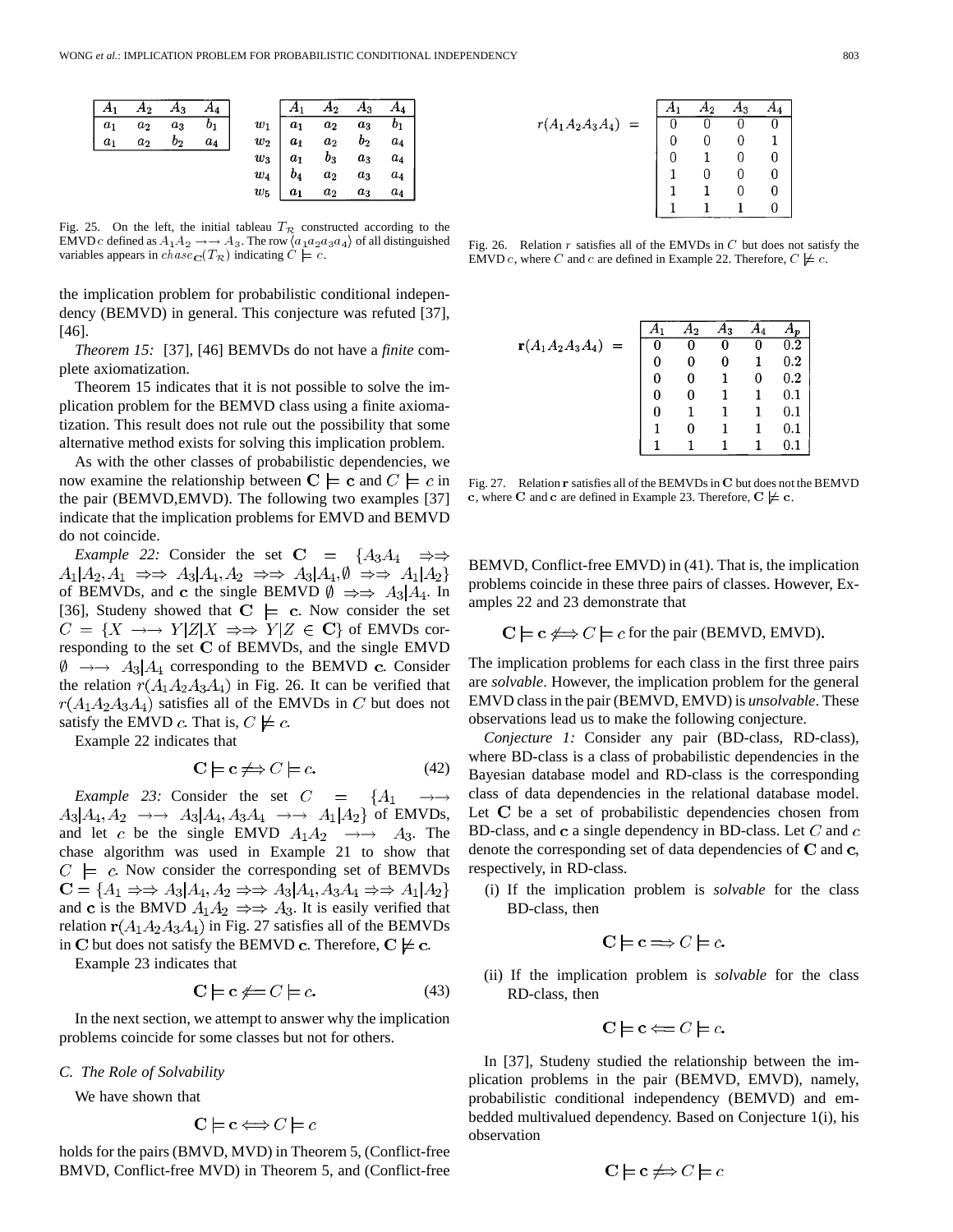would indicate that the implication problem for the general class of probabilistic conditional independency is *unsolvable*. Similarly, based on Conjecture 1(ii), his observation

$$
\mathbf{C} \models \mathbf{c} \not\models \mathbf{C} \models \mathbf{c}
$$

would indicate that the implication problem for the class of EMVD is *unsolvable*.

A successful proof of this conjecture would provide a proof that the implication problems for EMVD and BEMVD (probabilistic conditional independency) are both unsolvable.

## VII. CONCLUSION

The results of this paper and our previous work [42], [44], [45], clearly indicate that there is a *direct* correspondence between the notions used in the Bayesian database model and the relational database model. The notions of distribution, multiplication, and marginalization in Bayesian networks are *generalizations* of relation, natural join, and projection in relational databases. Both models use *nonembedded* dependencies in practice, i.e., the Markov network and acyclic join dependency representations are both defined over the classes of nonembedded dependencies. The same conclusions have been reached regarding *query processing* in acyclic hypergraphs [4], [19], [35], and as to whether a set of *pairwise consistent* distributions (relations) are indeed marginal distributions from the same joint probability distribution [4], [10]. Even the recent attempts to generalize the standard Bayesian database model, including *horizontal independencies* [6], [44], *complex-values* [20], [44], and *distributed* Bayesian networks [7], [43], [47], parallel the development of *horizontal dependencies* [11], *complex-values* [1], [18], and *distributed* databases [8] in the relational database model. More importantly, the implication problem for both models coincide with respect to two important classes of independencies, the BMVD class [13] (used in the construction of Markov networks) and the conflict-free sets [31] (used in the construction of Bayesian networks).

Initially, we were quite surprised by the suggestion [37] that the Bayesian database model and the relational database model are *different*. However, our study reveals that this observation [37] was based on the analysis of the pair (BEMVD, EMVD), namely, the general classes of probabilistic conditional independencies and *embedded* multivalued dependencies. The implication problem for the general EMVD class is *unsolvable* [17], as is the general class of probabilistic conditional independencies. Obviously, only *solvable* classes of independencies are useful for the representation of and reasoning with probabilistic knowledge. We therefore maintain that there is no *real* difference between the Bayesian database model and the relational database model in a *practical* sense. In fact, there exists an *inherent* relationship between these two knowledge systems. We conclude the present discussion by making the following conjecture:

*Conjecture 2:* The Bayesian database model generalizes the relational database model on *all* solvable classes of dependencies.

The truth of this conjecture would formally establish the claim that the Bayesian database model and the relational database model are the *same* in practical terms; they differ only in unsolvable classes of dependencies.

#### **REFERENCES**

- [1] S. Abiteboul, P. Fischer, and H. Schek, *Nested Relations and Complex Objects in Databases*. New York: Springer-Verlag, 1989, vol. 361.
- [2] W. W. Armstrong, "Dependency structures of database relationships," in *Proc. IFIP 74*. Amsterdam, The Netherlands, 1974, pp. 580–583.
- [3] C. Beeri, R. Fagin, and J. H. Howard, "A complete axiomatization for functional and multivalued dependencies in database relations," in *Proc. ACM-SIGMOD Int. Conf. Management of Data*, 1977, pp. 47–61.
- [4] C. Beeri, R. Fagin, D. Maier, and M. Yannakakis, "On the desirability of acyclic database schemes," *J. ACM*, vol. 30, no. 3, pp. 479–513, July 1983.
- [5] C. Berge, *Graphs and Hypergraphs*. Amsterdam, The Netherlands: North-Holland, 1976.
- [6] C. Boutiliere, N. Friedman, M. Goldszmidt, and D. Koller, "Contextspecific independence in bayesian networks," in *12th Conf. Uncertainty in Artificial Intelligence*. San Mateo, CA, 1996, pp. 115–123.
- [7] C. J. Butz and S. K. M. Wong, "Recovery protocols in multi-agent probabilistic reasoning systems," in *Int. Database Engineering and Applications Symp.*. Piscataway, NJ, 1999, pp. 302–310.
- [8] S. Ceri and G. Pelagatti, *Distributed Databases: Principles & Systems*. New York: McGraw-Hill, 1984.
- [9] E. F. Codd, "A relational model of data for large shared data banks," *Commun. ACM*, vol. 13, no. 6, pp. 377–387, June 1970.
- [10] A. P. Dawid and S. L. Lauritzen, "Hyper markov laws in the statistical analysis of decomposable graphical models," *Ann. Stat.*, vol. 21, pp. 1272–1317, 1993.
- [11] R. Fagin, "Normal forms and relational database operators," in *Proc. ACM-SIGMOD Int. Conf. Management of Data*, 1979, pp. 153–160.
- [12] R. Fagin and M. Y. Vardi, "The theory of data dependencies: A survey," in *Mathematics of Information Processing: Proc. Symposia in Applied Mathematics*, vol. 34, 1986, pp. 19–71.
- [13] D. Geiger and J. Pearl, "Logical and algorithmic properties of conditional independence," Univ. California, Tech. Rep. R-97-II-L, 1989.
- -, "Logical and algorithmic properties of conditional independence and graphical models," *Ann. Stat.*, vol. 21, no. 4, pp. 2001–2021, 1993.
- [15] D. Geiger, T. Verma, and J. Pearl, "Identifying independence in bayesian networks," Univ. California, Tech. Rep. R-116, 1988.
- [16] P. Hajek, T. Havranek, and R. Jirousek, *Uncertain Information Processing in Expert Systems*. Boca Raton, FL: CRC, 1992.
- [17] C. Herrmann, "On the undecidability of implications between embedded multivalued database dependencies," *Inf. Comput.*, vol. 122, no. 2, pp. 221–235, 1995.
- [18] G. Jaeschke and H. J. Schek, "Remarks on the algebra on non first normal form relations," in *Proc. 1st ACM SIGACT-SIGMOD Symp. Principles of Database Systems*, 1982, pp. 124–138.
- [19] F. V. Jensen, S. L. Lauritzen, and K. G. Olesen, "Bayesian updating in causal probabilistic networks by local computation," *Comput. Stat. Quarterly*, vol. 4, pp. 269–282, 1990.
- [20] D. Koller and A. Pfeffer, "Object-oriented bayesian networks," in *13th Conf. Uncertainty in Artificial Intelligence*. San Mateo, CA, 1997, pp. 302–313.
- [21] T. T. Lee, "An information-theoretic analysis of relational databases—Part I: Data dependencies and information metric," *IEEE Trans. Software Eng.*, vol. SE-13, no. 10, pp. 1049–1061, 1987.
- [22] Y. E. Lien, "On the equivalence of database models," *J. ACM*, vol. 29, no. 2, pp. 336–362, Oct. 1982.
- [23] D. Maier, *The Theory of Relational Databases*. Rockville, MD: Principles of Computer Science, Computer Science, 1983.
- [24] D. Maier, A. O. Mendelzon, and Y. Sagiv, "Testing implications of data dependencies," *ACM Trans. Database Syst.*, vol. 4, no. 4, pp. 455–469, 1979.
- [25] F. Malvestuto, "A unique formal system for binary decompositions of database relations, probability distributions and graphs," *Inf. Sci.*, vol. 59, pp. 21–52, 1992.
- [26]  $\rightarrow$  "A complete axiomatization of full acyclic join dependencies," *Inf. Process. Lett.*, vol. 68, no. 3, pp. 133–139, 1998.
- [27] A. Mendelzon, "On axiomatizing multivalued dependencies in relational databases," *Journal of the ACM*, vol. 26, no. 1, pp. 37–44, 1979.
- [28] R. E. Neapolitan, *Probabilistic Reasoning in Expert Systems*. New York: Wiley, 1990.